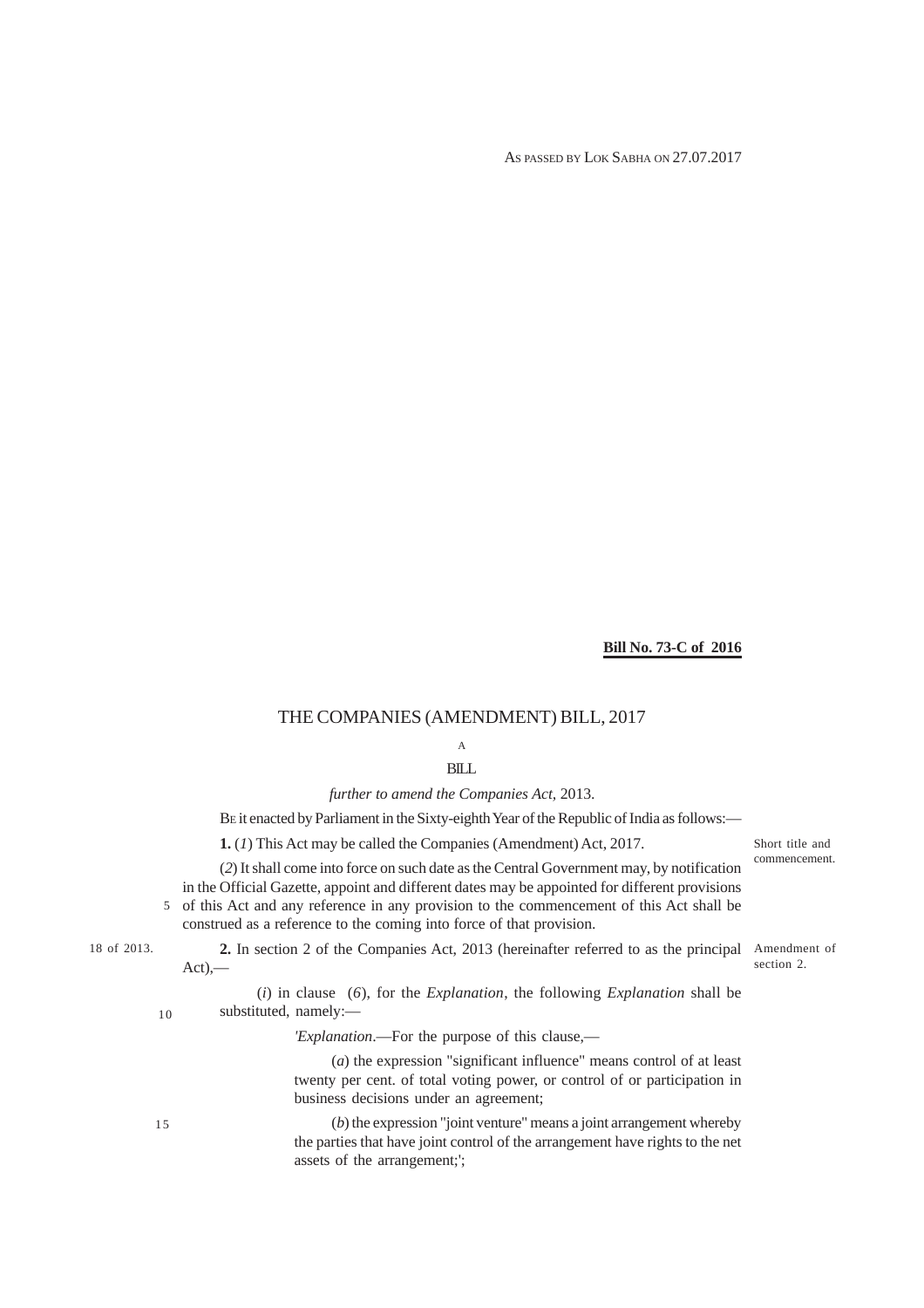(*ii*) for clause (*28*), the following clause shall be substituted, namely:—

'(*28*) "Cost Accountant" means a cost accountant as defined in clause (*b*) of sub-section (*1*) of section 2 of the Cost and Works Accountants Act, 1959 and 23 of 1959. who holds a valid certificate of practice under sub-section (*1*) of section 6 of that Act;'; 5

(*iii*) in clause (*30*), the following proviso shall be inserted, namely:—

"Provided that—

(*a*) the instruments referred to in Chapter III-D of the Reserve Bank of India Act, 1934; and

(*b*) such other instrument, as may be prescribed by the Central 10 Government in consultation with the Reserve Bank of India, issued by a company,

shall not be treated as debenture;";

(*iv*) in clause (*41*), in the first proviso, after the word "subsidiary", the words "or associate company" shall be inserted;

(*v*) in clause (*46*), the following *Explanation* shall be inserted, namely:—

*'Explanation.*—For the purposes of this clause, the expression "company" includes any body corporate;';

(*vi*) clause (*49*) shall be omitted;

(*vii*) in clause (*51*),—

(*a*) in sub-clause (*iv*), the word "and" shall be omitted;

(*b*) for sub-clause (*v*), the following sub-clauses shall be substituted, namely:—

 $\mathbf{v}(v)$  such other officer, not more than one level below the directors who is in whole-time employment, designated as key managerial personnel 25 by the Board; and

(*vi*) such other officer as may be prescribed;";

(*viii*) in clause (*57*), for the words "and securities premium account", the words ", securities premium account and debit or credit balance of profit and loss account," shall be substituted;

 $(ix)$  in clause  $(71)$ , in sub-clause  $(a)$ , after the word "company;", the word "and" shall be inserted;

(*x*) in clause (*72*), in the proviso, in clause (*A*), after the words "State Act", the words "other than this Act or the previous company law" shall be inserted;

(*xi*) in clause (*76*), for sub-clause (*viii*), the following sub-clause shall be 35 substituted, namely:—

"(*viii*) any body corporate which is—

(*A*) a holding, subsidiary or an associate company of such company;

(*B*) a subsidiary of a holding company to which it is also a subsidiary;

or

(*C*) an investing company or the venturer of the company;";

*Explanation.—*For the purpose of this clause, "the investing company or the venturer of a company" means a body corporate whose investment in the company would result in the company becoming an associate company of the body corporate.

20

30

15

2 of 1934.

40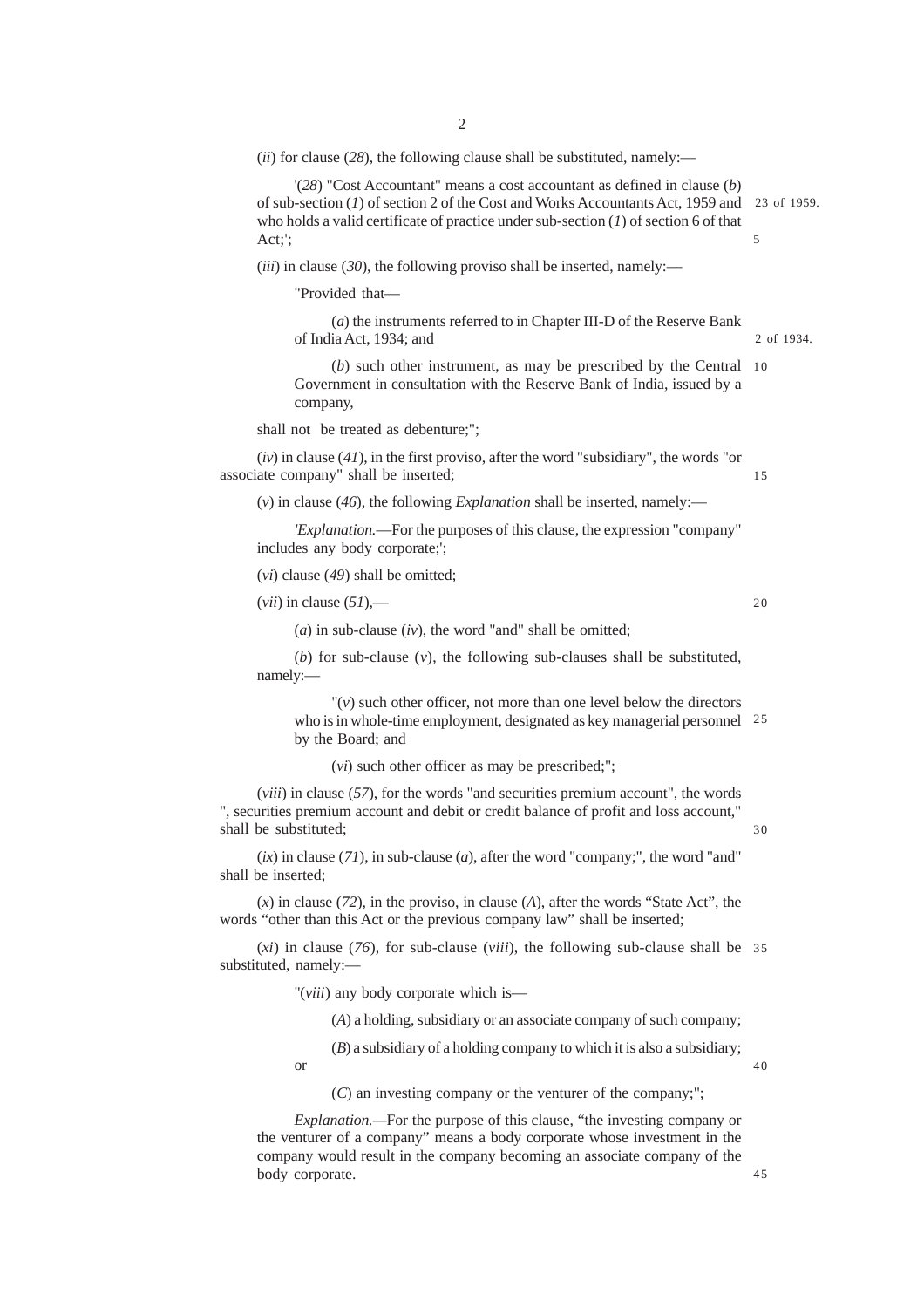(*xii*) in clause (*85*),—

(*a*) in sub-clause (*i*), for the words "five crore rupees", the words "ten crore rupees" shall be substituted;

(*b*) in sub-clause (*ii*),—

(*A*) for the words "as per its last profit and loss account", the words "as per profit and loss account for the immediately preceding financial year" shall be substituted;

(*B*) for the words "twenty crore rupees", the words "one hundred crore rupees" shall be substituted;

(*xiii*) in clause (*87*), in sub-clause (*ii*), for the words "total share capital", the words "total voting power" shall be substituted;

 $(xiv)$  for clause (91), the following clause shall be substituted, namely:—

'(*91*) "turnover" means the gross amount of revenue recognised in the profit and loss account from the sale, supply, or distribution of goods or on account of services rendered, or both, by a company during a financial year;'.

**3.** After section 3 of the principal Act, the following section shall be inserted, Insertion of namely:—

new section 3A.

Members severally liable in certain cases.

Amendment of section 12.

Amendment of section 21 Amendment of section 26.

"3A.If at any time the number of members of a company is reduced, in the case of a public company, below seven, in the case of a private company, below two, and the company carries on business for more than six months while the number of members is so reduced, every person who is a member of the company during the time that it so carries on business after those six months and is cognisant of the fact that it is carrying on business with less than seven members or two members, as the case may be, shall be severally liable for the payment of the whole debts of the company contracted during that time, and may be severally sued therefor.".

**4.** In section 4 of the principal Act, in sub-section (*5*), for clause (*i*)*,* the following shall be substituted, namely:— Amendment of section 4.

"(*i*) Upon recepit of an application under sub-section (*4*), the Registrar may, on the basis of information and documents furnished along with the application, reserve the name for a period of twenty days from the date of approval or such other period as may be presecribed:

Provided that in case of an application for reservation of name or for change of its name by an existing company, the Registrar may reserve the name for a period of sixty days from the date of approval.".

**5.** In section 7 of the principal Act, in sub-section (*1*), in item (*c*), for the words "an affidavit", the words "a declaration" shall be substituted. Amendment of section 7. 35

**6.** In section 12 of the principal Act,—

 $(i)$  in sub-section  $(I)$ , for the words "on and from the fifteenth day of its incorporation", the words " within thirty days of its incorporation" shall be substituted;

(*ii*) in sub-section (*4*), for the words "within fifteen days", the words "within thirty days" shall be substituted.

**7.** In section 21 of the principal Act, for the words "an officer of the company", the words "an officer or employee of the company" shall be substituted.

**8.** In section 26 of the principal Act, in sub-section (*1*),—

45

(*i*) after the words "signed and shall", the following shall be inserted, namely:—

"state such information and set out such reports on financial information as may be specified by the Securities and Exchange Board in consultation with the Central Government:

 $20$ 

5

10

15

25

30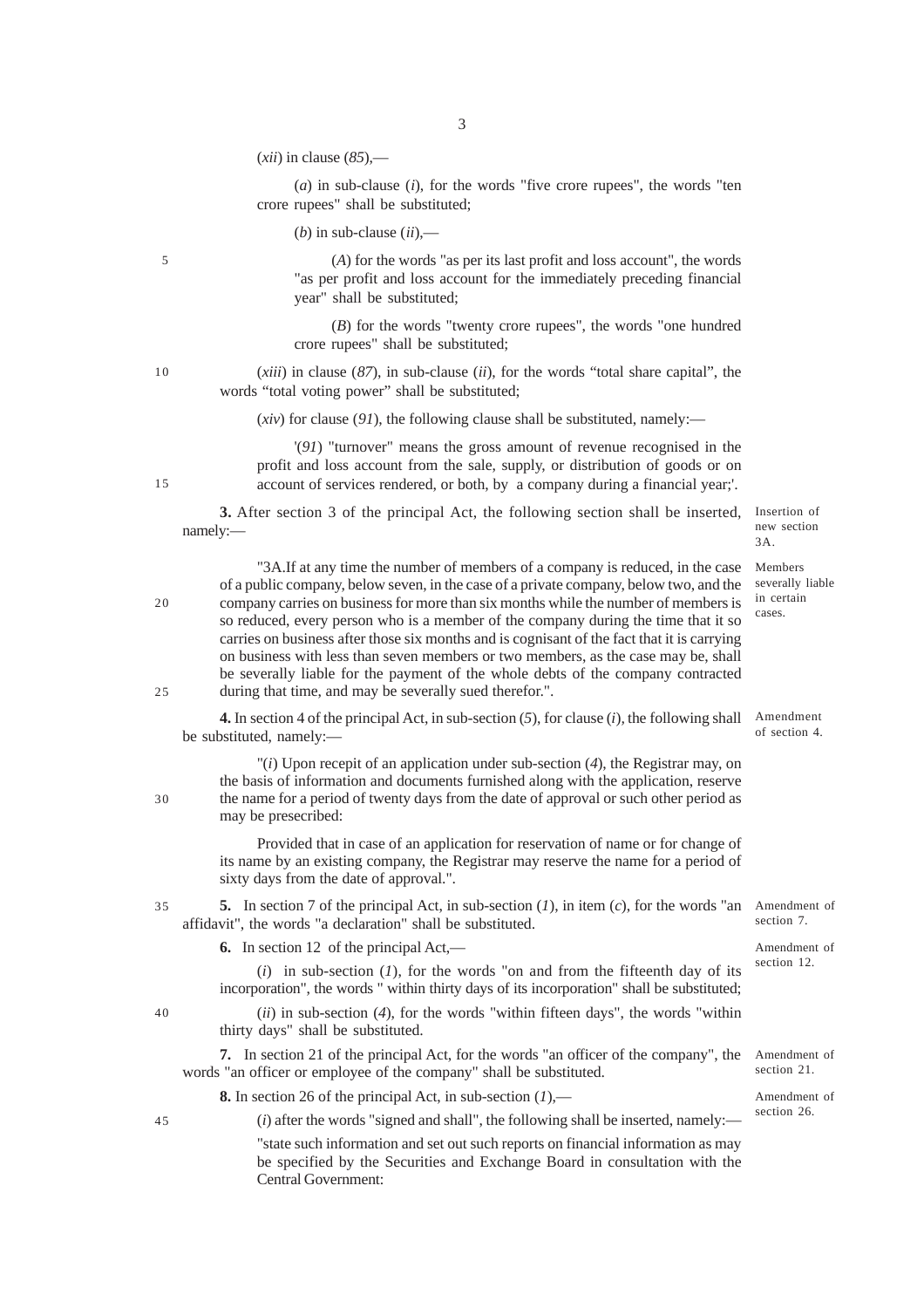Provided that until the Securities and Exchange Board specifies the information and reports on financial information under this sub-section, the regulations made by the Securities and Exchange Board under the Securities and Exchange Board of India Act, 1992, in respect of such financial information or 15 of 1992. reports on financial information shall apply.";

5

(*ii*) clauses (*a*), (*b*) and (*d*) shall be omitted.

**9.** In section 35 of the principal Act, in sub-section (*2*), after clause (*b*), the following clause shall be inserted, namely:— Amendment of

> "(*c*) that, as regards every misleading statement purported to be made by an expert or contained in what purports to be a copy of or an extract from a report or valuation of an expert, it was a correct and fair representation of the statement, or a correct copy of, or a correct and fair extract from, the report or valuation ; and he had reasonable ground to believe and did up to the time of the issue of the prospectus believe, that the person making the statement was competent to make it and that the said person had given the consent required by sub-section (*5*) of section 26 to the 15 issue of the prospectus and had not withdrawn that consent before delivery of a copy of the prospectus for registration or, to the defendant's knowledge, before allotment thereunder.". 10

Substitution of section 42.

section 35.

Issue of shares on private placement basis.

**10.** For section 42 of the principal Act, the following section shall be substituted, namely:—

'42. (*1*) A company may, subject to the provisions of this section, make a private placement of securities.

(*2*) A private placement shall be made only to a select group of persons who have been identified by the Board (herein referred to as "identified persons"), whose number shall not exceed fifty or such higher number as may be prescribed [excluding the qualified institutional buyers and employees of the company being offered securities under a scheme of employees stock option in terms of provisions of clause (*b*) of sub-section (*1*) of section 62], in a financial year subject to such conditions as may be prescribed. 25

 (*3*) A company making private placement shall issue private placement offer 30 and application in such form and manner as may be prescribed to identified persons, whose names and addresses are recorded by the company in such manner as may be prescribed:

Provided that the private placement offer and application shall not carry any right of renunciation.

*Explanation* I.—"private placement" means any offer or invitation to subscribe or issue of securities to a select group of persons by a company (other than by way of public offer) through private placement offer-cum-application, which satisfies the conditions specified in this section.

*Explanation* II.—"qualified institutional buyer" means the qualified institutional buyer as defined in the Securities and Exchange Board of India (Issue of Capital and Disclosure Requirements) Regulations, 2009, as amended from time to time, made under the Securities and Exchange Board of India Act, 1992. 40

*Explanation* III.—If a company, listed or unlisted, makes an offer to allot or invites subscription, or allots, or enters into an agreement to allot, securities to more than the prescribed number of persons, whether the payment for the securities has been received or not or whether the company intends to list its securities or not on any recognised stock exchange in or outside India, the same shall be deemed to be an offer to the public and shall accordingly be governed by the provisions of Part I of this Chapter. 45

35

 $20$ 

15 of 1992.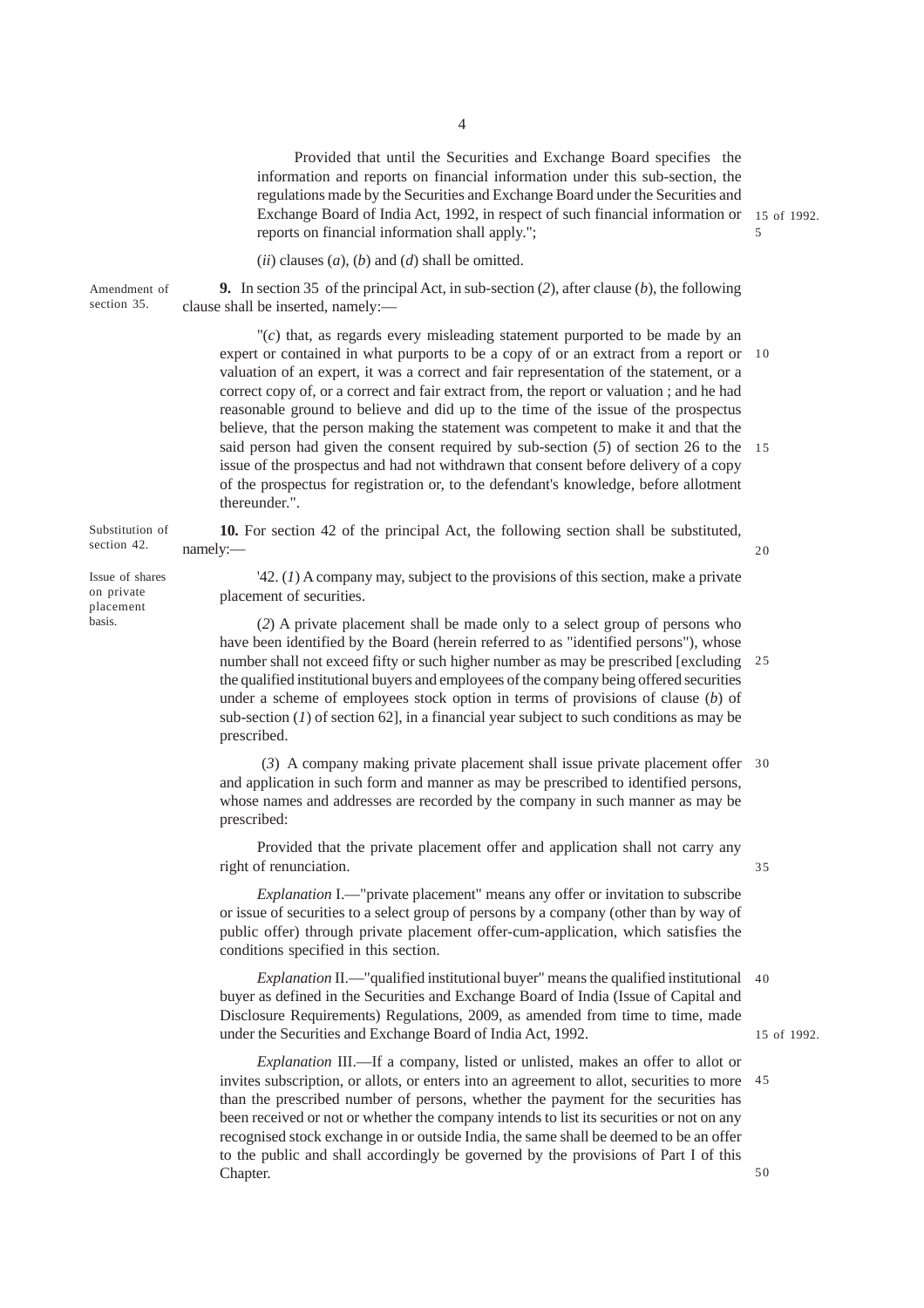(*4*) Every identified person willing to subscribe to the private placement issue shall apply in the private placement and application issued to such person alongwith subscription money paid either by cheque or demand draft or other banking channel and not by cash:

Provided that a company shall not utilise monies raised through private placement unless allotment is made and the return of allotment is filed with the Registrar in accordance with sub-section (*8*).

(*5*) No fresh offer or invitation under this section shall be made unless the allotments with respect to any offer or invitation made earlier have been completed or that offer or invitation has been withdrawn or abandoned by the company:

Provided that, subject to the maximum number of identified persons under sub-section (*2*), a company may, at any time, make more than one issue of securities to such class of identified persons as may be prescribed.

(*6*) A company making an offer or invitation under this section shall allot its securities within sixty days from the date of receipt of the application money for such securities and if the company is not able to allot the securities within that period, it shall repay the application money to the subscribers within fifteen days from the expiry of sixty days and if the company fails to repay the application money within the aforesaid period, it shall be liable to repay that money with interest at the rate of twelve per cent. per annum from the expiry of the sixtieth day:

Provided that monies received on application under this section shall be kept in a separate bank account in a scheduled bank and shall not be utilised for any purpose other than—

(*a*) for adjustment against allotment of securities; or

(*b*) for the repayment of monies where the company is unable to allot securities.

(*7*) No company issuing securities under this section shall release any public advertisements or utilise any media, marketing or distribution channels or agents to inform the public at large about such an issue.

(*8*) A company making any allotment of securities under this section, shall file with the Registrar a return of allotment within fifteen days from the date of the allotment in such manner as may be prescribed, including a complete list of all allottees, with their full names, addresses, number of securities allotted and such other relevant information as may be prescribed.

(*9*) If a company defaults in filing the return of allotment within the period prescribed under sub-section (*8*), the company, its promoters and directors shall be liable to a penalty for each default of one thousand rupees for each day during which such default continues but not exceeding twenty-five lakh rupees.

(*10*) Subject to sub-section (*11*), if a company makes an offer or accepts monies in contravention of this section, the company, its promoters and directors shall be liable for a penalty which may extend to the amount raised through the private placement or two crore rupees, whichever is lower, and the company shall also refund all monies with interest as specified in sub-section (*6*) to subscribers within a period of thirty days of the order imposing the penalty.

(*11*) Notwithstanding anything contained in sub-section (*9*) and sub-section (*10*), any private placement issue not made in compliance of the provisions of the sub-section (*2*) shall be deemed to be a public offer and all the provisions of this Act and the Securities Contracts (Regulation) Act, 1956 and the Securities and Exchange 42 of 1956. Board of India Act, 1992 shall be applicable.'.

15 of 1992.

5

10

15

20

- 25
- 30
- 35

40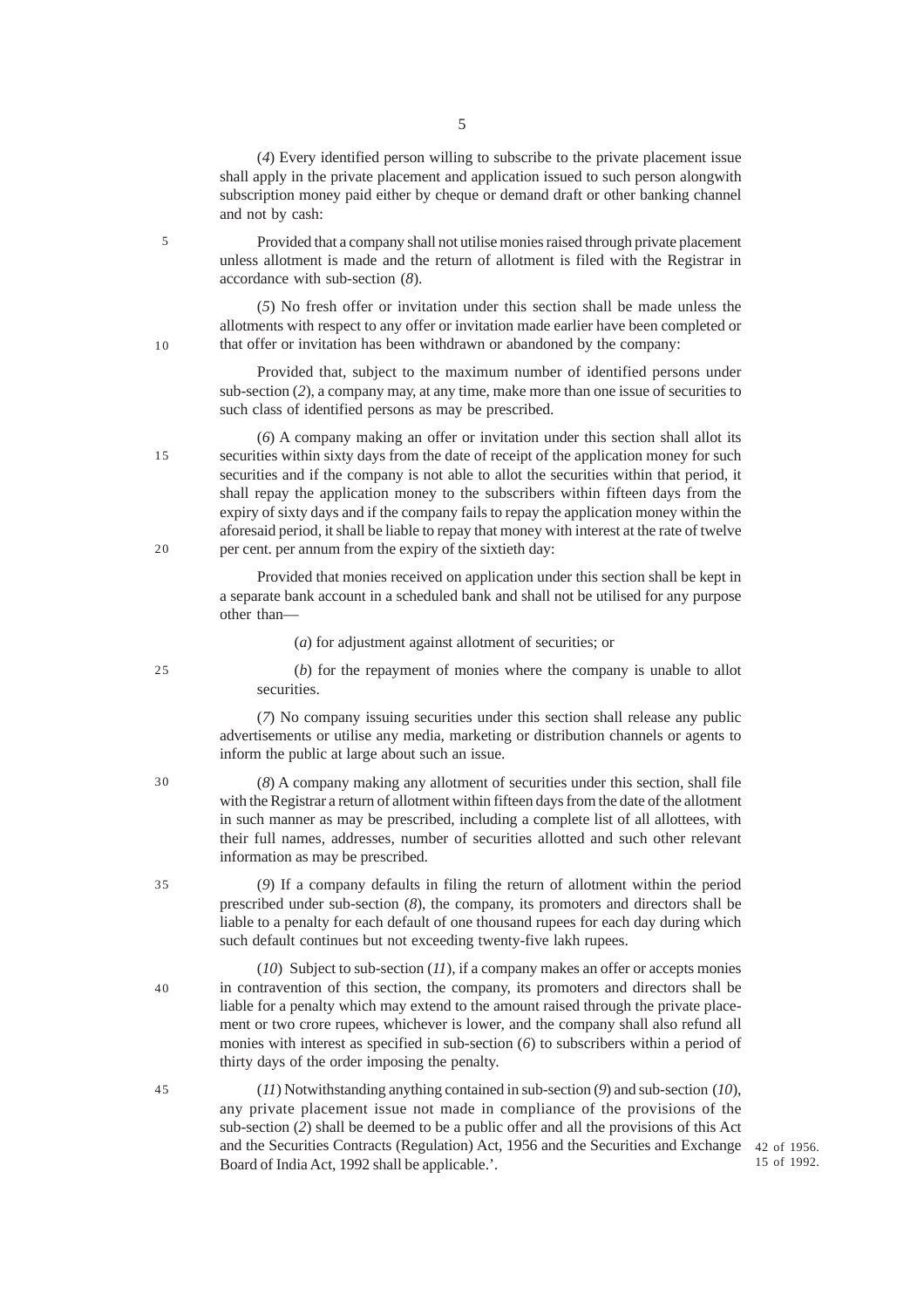| Amendment of<br>section 47.  | 11. In section 47, in sub-section $(I)$ , for the words, figures and brackets "provisions of<br>section 43 and sub-section (2) of section 50", the words, figures and brackets "provisions of<br>section 43, sub-section (2) of section 50 and sub-section (1) of section 188" shall be<br>substituted.                                                                                                                                                        |                                |
|------------------------------|----------------------------------------------------------------------------------------------------------------------------------------------------------------------------------------------------------------------------------------------------------------------------------------------------------------------------------------------------------------------------------------------------------------------------------------------------------------|--------------------------------|
| Amendment of<br>section 53.  | 12. In section 53 of the principal $Act$ ,—                                                                                                                                                                                                                                                                                                                                                                                                                    | 5                              |
|                              | $(i)$ in sub-section (2), for the words "discounted price", the word "discount"<br>shall be substituted;                                                                                                                                                                                                                                                                                                                                                       |                                |
|                              | $(ii)$ after sub-section (2), the following sub-section shall be inserted, namely:—                                                                                                                                                                                                                                                                                                                                                                            |                                |
|                              | "(2A) Notwithstanding anything contained in sub-sections $(I)$ and $(2)$ , a<br>company may issue shares at a discount to its creditors when its debt is converted<br>into shares in pursuance of any statutory resolution plan or debt restructuring<br>scheme in accordance with any guidelines or directions or regulations specified<br>by the Reserve Bank of India under the Reserve Bank of India Act, 1934 or the<br>Banking (Regulation) Act, 1949.". | 10<br>2 of 1934<br>10 of 1949. |
| Amendment<br>of section 54.  | 13. In section 54, in sub-section $(I)$ , clause $(c)$ shall be omitted.                                                                                                                                                                                                                                                                                                                                                                                       | 15                             |
| Amendment of                 | 14. In section 62 of the principal Act,—                                                                                                                                                                                                                                                                                                                                                                                                                       |                                |
| section 62.                  | $(i)$ in sub-section $(I)$ , in clause $(c)$ , for the words "of a registered valuer subject<br>to such conditions as may be prescribed", the words and figures "of a registered<br>valuer, subject to the compliance with the applicable provisions of Chapter III and any<br>other conditions as may be prescribed" shall be substituted;                                                                                                                    | 20                             |
|                              | $(ii)$ for sub-section (2), the following sub-section shall be substituted, namely:—                                                                                                                                                                                                                                                                                                                                                                           |                                |
|                              | "(2) The notice referred to in sub-clause (i) of clause (a) of sub-section<br>(1) shall be dispatched through registered post or speed post or through electronic<br>mode or courier or any other mode having proof of delivery to all the existing<br>shareholders at least three days before the opening of the issue.".                                                                                                                                     | 25                             |
| Amendment of                 | <b>15.</b> In section 73 of the principal Act, in sub-section $(2)$ ,—                                                                                                                                                                                                                                                                                                                                                                                         |                                |
| section 73.                  | (i) for clause (c), the following clause shall be substituted, namely:—                                                                                                                                                                                                                                                                                                                                                                                        |                                |
|                              | $\Gamma(c)$ depositing, on or before the thirtieth day of April each year, such sum<br>which shall not be less than twenty per cent. of the amount of its deposits<br>maturing during the following financial year and kept in a scheduled bank in a 30<br>separate bank account to be called deposit repayment reserve account;";                                                                                                                             |                                |
|                              | $(ii)$ clause $(d)$ shall be omitted;                                                                                                                                                                                                                                                                                                                                                                                                                          |                                |
|                              | $(iii)$ in clause (e), for the words "such deposits;", the following shall be<br>substituted, namely:-                                                                                                                                                                                                                                                                                                                                                         |                                |
|                              | "such deposits and where a default had occurred, the company made good the default 35<br>and a period of five years had lapsed since the date of making good the default;".                                                                                                                                                                                                                                                                                    |                                |
| Amendment of<br>section 74.  | <b>16.</b> In section 74, in sub-section $(1)$ , for clause $(b)$ , the following clause shall be<br>substituted, namely:-                                                                                                                                                                                                                                                                                                                                     |                                |
|                              | $'(b)$ repay within three years from such commencement or on or before expiry of<br>the period for which the deposits were accepted, whichever is earlier:                                                                                                                                                                                                                                                                                                     | 40                             |
|                              | Provided that renewal of any such deposits shall be done in accordance with the<br>provisions of Chapter V and the rules made thereunder.".                                                                                                                                                                                                                                                                                                                    |                                |
| Amendment of<br>section 76A. | 17. In section 76A of the principal Act,—                                                                                                                                                                                                                                                                                                                                                                                                                      |                                |
|                              | $(a)$ in clause $(a)$ , for the words, "one crore rupees", the words "one crore rupees"<br>or twice the amount of deposit accepted by the company, whichever is lower" shall be 45<br>substituted;                                                                                                                                                                                                                                                             |                                |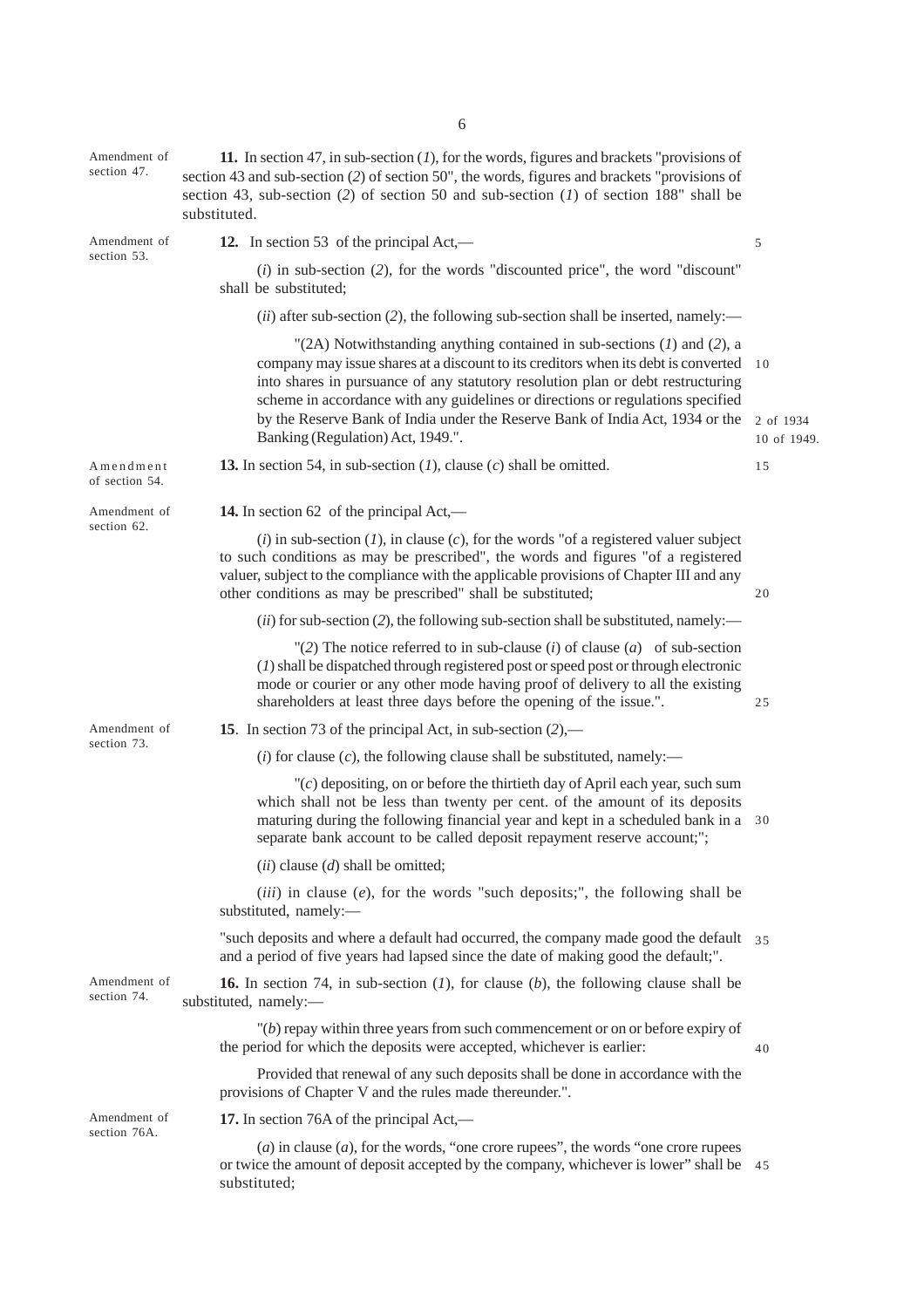$(b)$  in clause  $(b)$ ,—

(*i*) for the words "seven years of with fine", the words "seven years and with fine" shall be substituted;

(*ii*) the words "or with both" shall be omitted.

**18.** In section 77 of the principal Act,in sub-section (*1*), after the third proviso, the following proviso shall be inserted, namely:— Amendment of section 77. 5

"Provided also that this section shall not apply to such charges as may be prescribed in consultation with the Reserve Bank of India.".

**19.** In section 78 of the principal Act, for the words and figures "register the charge within the period specified in section 77", the words, brackets and figures "register the 10 charge within the period of thirty days referred to in sub-section (*1*) of section 77" shall be substituted. Amendment of section 78.

**20.** In section 82 of the principal Act, in sub-section (*1*),—

(*i*) the words, brackets and figures "and the provisions of sub-section (*1*) of section 77 shall, as far as may be, apply to an intimation given under this section" shall be omitted;

(*ii*) the following proviso shall be inserted, namely:—

"Provided that the Registrar may, on an application by the company or the charge holder, allow such intimation of payment or satisfaction to be made within a period of three hundred days of such payment or satisfaction on payment of such additional fees as may be prescribed.".

**21.** In section 89 of the principal Act,—

Amendment of section 89.

Amendment of section 82.

(*i*) in sub-section (*6*), the words and figures, "within the time specified under section 403" shall be omitted;

(*ii*) in sub-section (*7*), for the words and figures, "under the first proviso to sub-section (*1*) of section 403", the word "therein", shall be substituted;

(*iii*) after sub-section (*9*), the following sub-section shall be inserted, namely:—

"(*10*) For the purposes of this section and section 90, beneficial interest in a share includes, directly or indirectly, through any contract, arrangement or otherwise, the right or entitlement of a person alone or together with any other person to—

(*i*) exercise or cause to be exercised any or all of the rights attached to such share; or

(*ii*) receive or participate in any dividend or other distribution in respect of such share.".

**22.** For section 90 of the principal Act, the following section shall be substituted, namely:—

40

'90. (*1*) Every individual, who acting alone or together, or through one or more persons or trust, including a trust and persons resident outside India, holds beneficial interests, of not less than twenty-five per cent. or such other percentage as may be prescribed, in shares of a company or the right to exercise, or the actual exercising of significant influence or control as defined in clause (*27*) of section 2, over the company (herein referred to as "significant beneficial owner"), shall make a declaration to the company, specifying the nature of his interest and other particulars, in such manner

Substitution of section 90.

Register of significant beneficial owners in a company.

20

25

30

35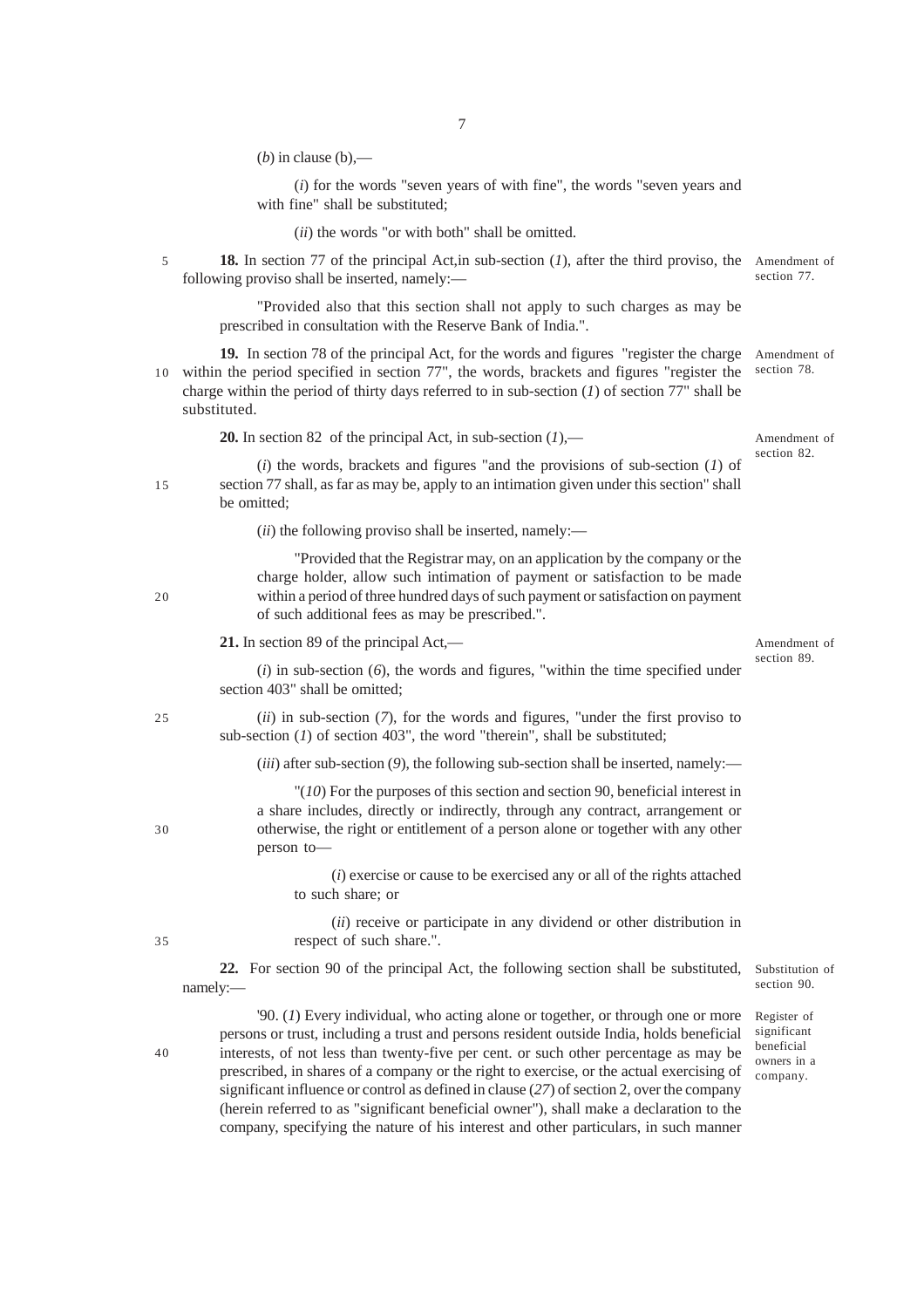and within such period of acquisition of the beneficial interest or rights and any change thereof, as may be prescribed:

Provided that the Central Government may prescribe a class or classes of persons who shall not be required to make declaration under this sub-section.

(*2*) Every company shall maintain a register of the interest declared by individuals 5 under sub-section  $(I)$  and changes therein which shall include the name of individual, his date of birth, address, details of ownership in the company and such other details as may be prescribed.

(*3*) The register maintained under sub-section (*2*) shall be open to inspection by any member of the company on payment of such fees as may be prescribed.

10

(*4*) Every company shall file a return of significant beneficial owners of the company and changes therein with the Registrar containing names, addresses and other details as may be prescribed within such time, in such form and manner as may be prescribed.

(*5*) A company shall give notice, in the prescribed manner, to any person (whether 15 or not a member of the company) whom the company knows or has reasonable cause to believe—

(*a*) to be a significant beneficial owner of the company;

(*b*) to be having knowledge of the identity of a significant beneficial owner or another person likely to have such knowledge; or

 $20$ 

25

(*c*) to have been a significant beneficial owner of the company at any time during the three years immediately preceding the date on which the notice is issued,

and who is not registered as a significant beneficial owner with the company as required under this section.

(*6*) The information required by the notice under sub-section (*5*) shall be given by the concerned person within a period not exceeding thirty days of the date of the notice.

(*7*) The company shall,—

(*a*) where that person fails to give the company the information required 30 by the notice within the time specified therein; or

(*b*) where the information given is not satisfactory,

apply to the Tribunal within a period of fifteen days of the expiry of the period specified in the notice, for an order directing that the shares in question be subject to restrictions with regard to transfer of interest, suspension of all rights attached to the 35 shares and such other matters as may be prescribed.

(*8*) On any application made under sub-section (*7*), the Tribunal may, after giving an opportunity of being heard to the parties concerned, make such order restricting the rights attached with the shares within a period of sixty days of receipt of application or such other period as may be prescribed. 40

(*9*) The company or the person aggrieved by the order of the Tribunal may make an application to the Tribunal for relaxation or lifting of the restrictions placed under sub-section (*8*).

(*10*) If any person fails to make a declaration as required under sub-section (*1*), he shall be punishable with fine which shall not be less than one lakh rupees but which 45may extend to ten lakh rupees and where the failure is a continuing one, with a further fine which may extend to one thousand rupees for every day after the first during which the failure continues.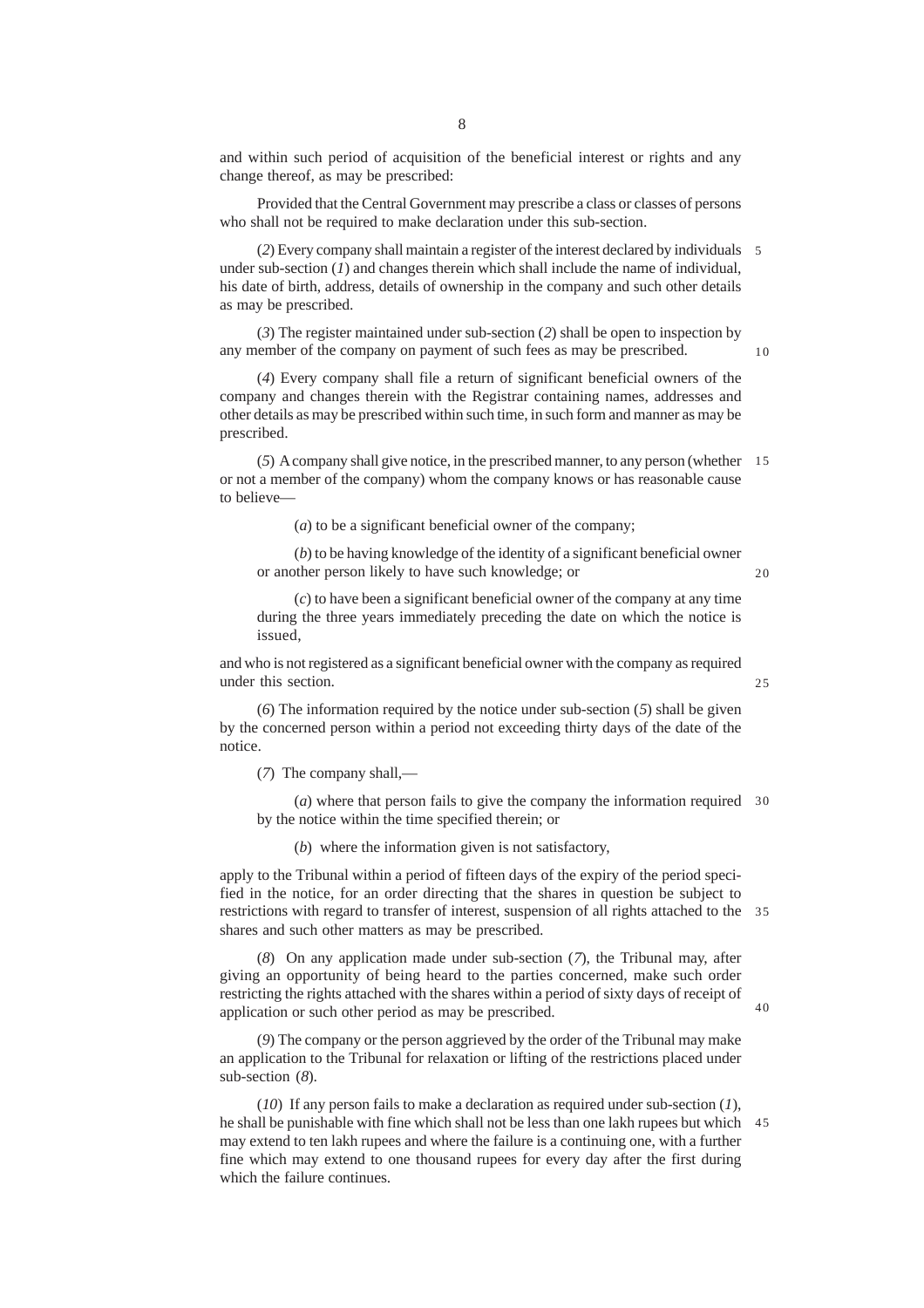(*11*) If a company, required to maintain register under sub-section (*2*) and file the information under sub-section (*4*), fails to do so or denies inspection as provided therein, the company and every officer of the company who is in default shall be punishable with fine which shall not be less than ten lakh rupees but which may extend to fifty lakh rupees and where the failure is a continuing one, with a further fine which may extend to one thousand rupees for every day after the first during which the failure continues. (*12*) If any person wilfully furnishes any false or incorrect information or suppresses any material information of which he is aware in the declaration made under this section, he shall be liable to action under section 447.'. **23.** In section 92 of the principal Act,—  $(i)$  in sub-section  $(1)$ ,— (*a*) clause (*c*) shall be omitted; (*b*) in clause (*j*), the words "indicating their names, addresses, countries of incorporation, registration and percentage of shareholding held by them" shall be omitted; (*c*) after the proviso, the following proviso shall be inserted, namely:— "Provided further that the Central Government may prescribe abridged form of annual return for One Person Company, small company and such other class or classes of companies as may be prescribed.  $(iii)$  for sub-section  $(3)$ , the following sub-section shall be substituted, namely:— "(*3*) Every company shall place a copy of the annual return on the website of the company, if any, and the web-link of such annual return shall be disclosed in the Board's report.". (*iii*) in sub-section (*4*), the words and figures, "within the time as specified, under section 403" shall be omitted; (*iv*) in sub-section (*5*), for the words and figures, "under section 403 with additional fees" the word "therein" shall be substituted. **24.** Section 93 of the principal Act shall be omitted. **25.** In section 94 of the principal Act,—  $(i)$  in sub-section  $(I)$ , in the first proviso, the words "and the Registrar has been given a copy of the proposed special resolution in advance" shall be omitted;  $(iii)$  in sub-section (3), the following proviso shall be inserted, namely:— "Provided that such particulars of the register or index or return as may be prescribed shall not be available for inspection under sub-section (*2*) or for taking extracts or copies under this sub-section.". **26.** In section 96 of the principal Act, in sub-section (*2*), in the proviso, for the words Amendment of "Provided that", the following shall be substituted, namely:— "Provided that annual general meeting of an unlisted company may be held at any place in India if consent is given in writing or by electronic mode by all the members in advance: Amendment of section 92. Omission of section 93. Amendment of section 94. section 96. 5 10 15  $20$  $25$  $30$ 35

9

40

Provided further that".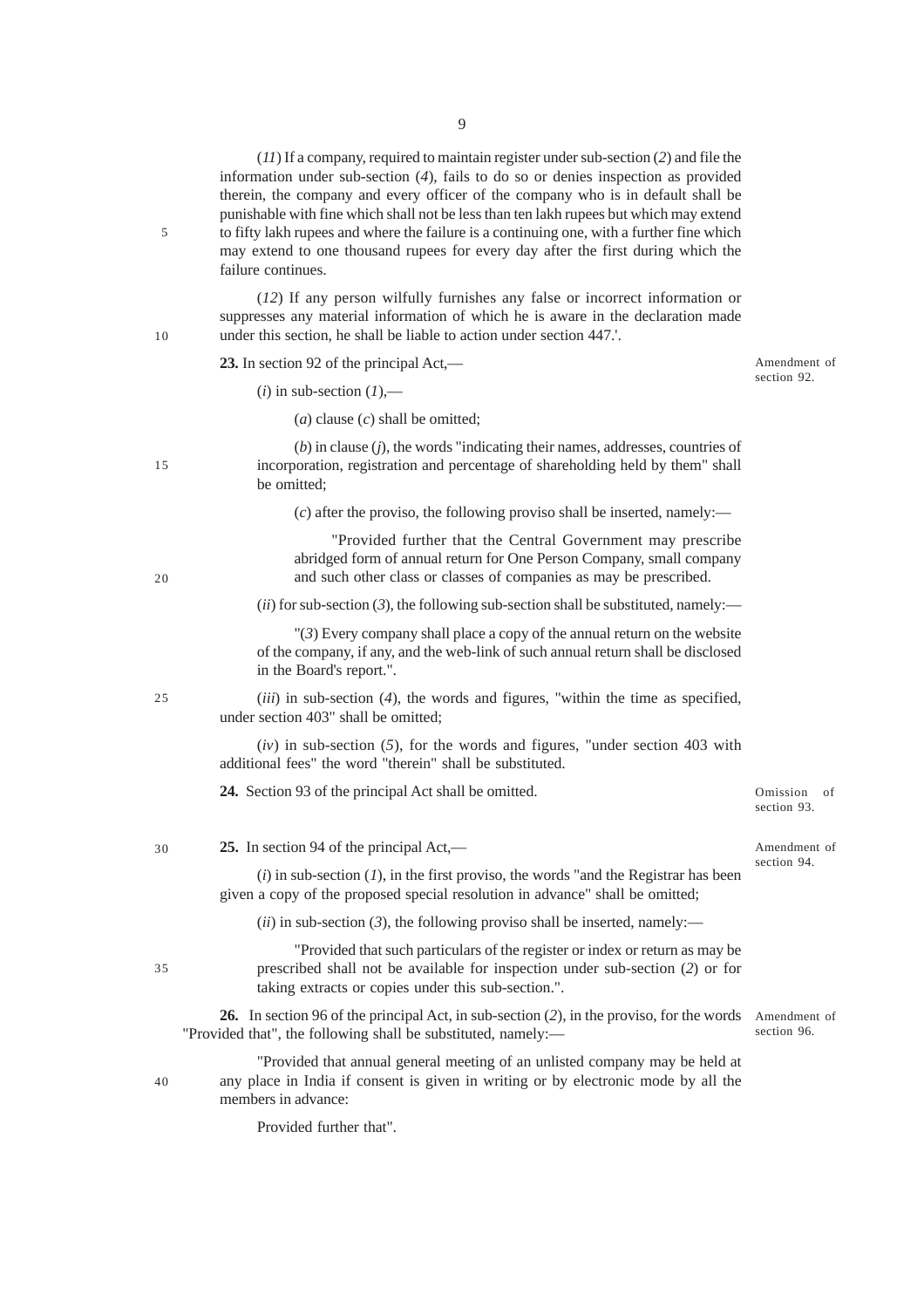**27.** In section 100 of the principal Act, in sub-section (*1*), the following proviso shall be inserted, namely:— Amendment of section 100.

> "Provided that an extraordinary general meeting of the company, other than of the wholly owned subsidiary of a company incorporated outside India, shall be held at a place within India.".

Amendment of section 101.

**28.** In section 101 of the principal Act, in sub-section (*1*), for the proviso, the following proviso shall be substituted namely:—

"Provided that a general meeting may be called after giving shorter notice than that specified in this sub-section if consent, in writing or by electronic mode, is accorded thereto—

(*i*) in the case of an annual general meeting, by not less than ninty-five per cent. of the members entitled to vote thereat; and

(*ii*) in the case of any other general meeting, by members of the company—

 (*a*) holding, if the company has a share capital, majority in number of members entitled to vote and who represent not less than ninety-five 15 per cent of such part of the paid-up share capital of the company as gives a right to vote at the meeting; or

(*b*) having, if the company has no share capital, not less than ninty-five per cent. of the total voting power exercisable at that meeting:

Provided further that where any member of a company is entitled to vote only on 20 some resolution or resolutions to be moved at a meeting and not on the others, those members shall be taken into account for the purposes of this sub-section in respect of the former resolution or resolutions and not in respect of the latter.".

**29.** In section 110 of the principal Act, in sub-section (*1*), the following proviso shall be inserted, namely:— Amendment of section 110.

> "Provided that any item of business required to be transacted by means of postal ballot under clause (*a*), may be transacted at a general meeting by a company which is required to provide the facility to members to vote by electronic means under section 108, in the manner provided in that section.".

**30.** In section 117 of the principal Act,—

 $(i)$  in sub-section  $(I)$ , the words and figures "within the time specified under section 403" shall be omitted;

 $(iii)$  in sub-section  $(2)$ ,—

(*a*) for the words and figures "under section 403 with additional fees", the word "therein" shall be substituted;

(*b*) for the words "not be less than five lakh rupees", the words "not be less than one lakh rupees" shall be substituted;

(*c*) for the words "one lakh rupees", the words "fifty thousand rupees" shall be substituted;

 $(iii)$  in sub-section  $(3)$ ,—

(*a*) clause (*e*) shall be omitted;

(*b*) in clause (*g*), in the proviso, the word "and" shall be omitted and the following proviso shall be inserted, namely:—

"Provided further that nothing contained in this clause shall apply to a banking company in respect of a resolution passed to grant loans, or 45

30

25

5

10

- 
- 35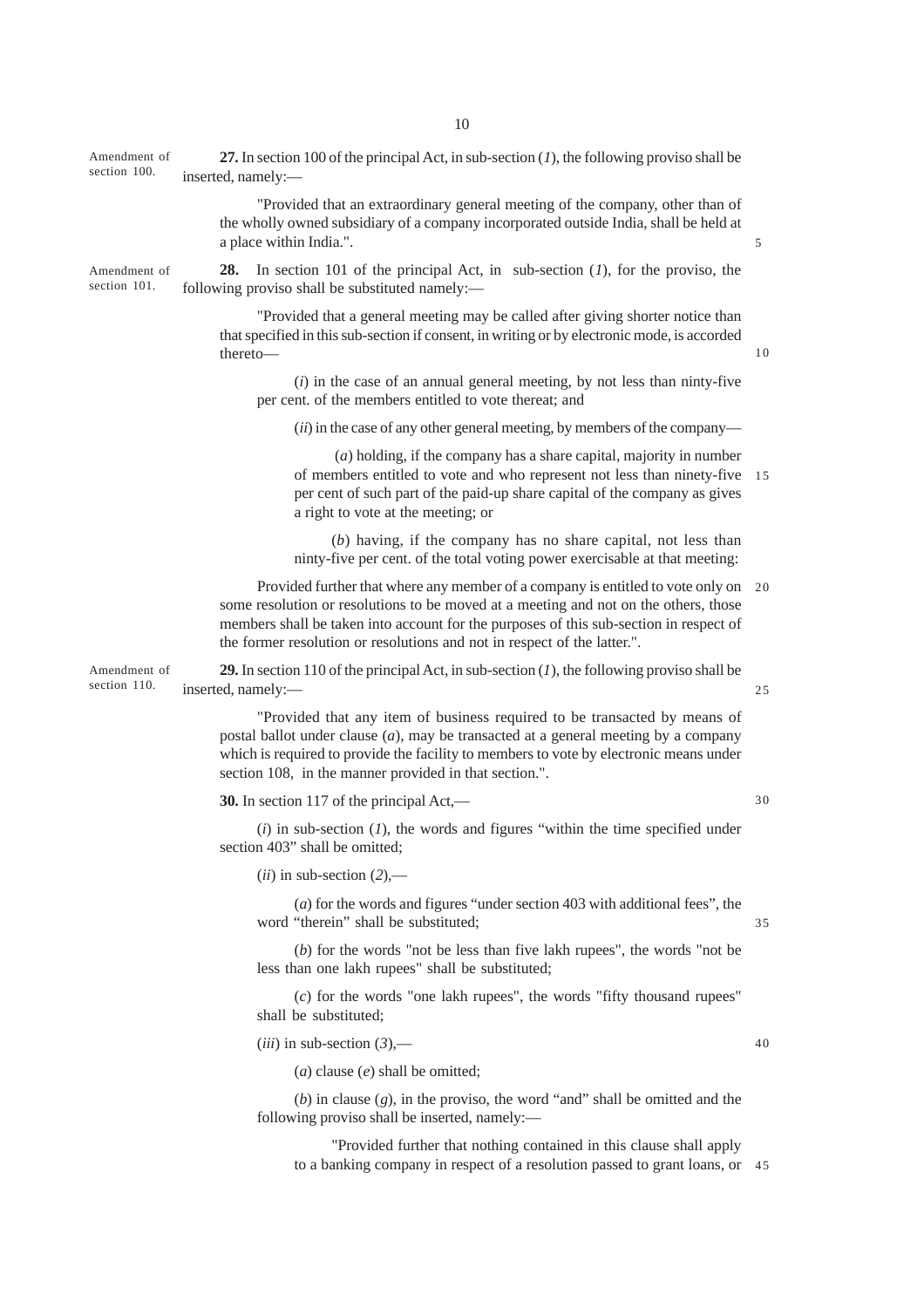give guarantee or provide security in respect of loans under clause (*f*) of sub-section (*3*) of section 179 in the ordinary course of its business; and.".

**31.** In section 121 of the principal Act,—

(*i*) in sub-section (*2*), the words and figures "within the time as specified, under section 403" shall be omitted;

(*ii*) in sub-section (*3*), for the words and figures "under section 403 with additional fees", the word "therein" shall be substituted.

**32.** In section 123 of the principal Act,—

 $(a)$  in sub-section  $(I)$ ,—

 $(i)$  in clause  $(a)$ ,—

(*A*) for the words "both; or", the word "both:" shall be substituted;

(*B*) the following proviso shall be inserted, namely:—

"Provided that in computing profits any amount representing unrealised gains, national gains or revaluaiton of assets and any changes in carrying amount of an asset or of a liability on measurement of the asset or the liability at fair valus shall be excluded; and";

(*ii*) in the second provision, *for* the words "transferred by the company to the reserves", the words "transferred by the company to the free reserves" shall be sustituted;

(*b*) for sub-section (*3*), the following sub-section shall be substituted, namely:—

"(*3*) The Board of Directors of a company may declare interim dividend during any financial year or at any time during the period from closure of financial year till holding of the annual general meeting out of the surplus in the profit and loss account or out of profits of the financial year for which such interim dividend is sought to be declared or out of profits generated in the financial year till the quarter preceding the date of declaration of the interim dividend:

Provided that in case the company has incurred loss during the current financial year up to the end of the quarter immediately preceding the date of declaration of interim dividend, such interim dividend shall not be declared at a rate higher than the average dividends declared by the company during immediately preceding three financial years.". 30

**33.** In section 129 of the principal Act, for sub-section (*3*), the following sub-section Amendment shall be substituted, namely:— 35

of section 129.

Amendment of section 123.

Amendment of section 121.

"(*3*) Where a company has one or more subsidiaries or associate companies, it shall, in addition to financial statements provided under sub-section (*2*), prepare a consolidated financial statement of the company and of all the subsidiaries and associate companies in the same form and manner as that of its own and in accordance with applicable accounting standards, which shall also be laid before the annual general meeting of the company along with the laying of its financial statement under sub-section (*2*):

Provided that the company shall also attach along with its financial statement, a separate statement containing the salient features of the financial statement of its subsidiary or subsidiries and associate company or companies in such form as may be prescribed:

10

15

5

20

25

40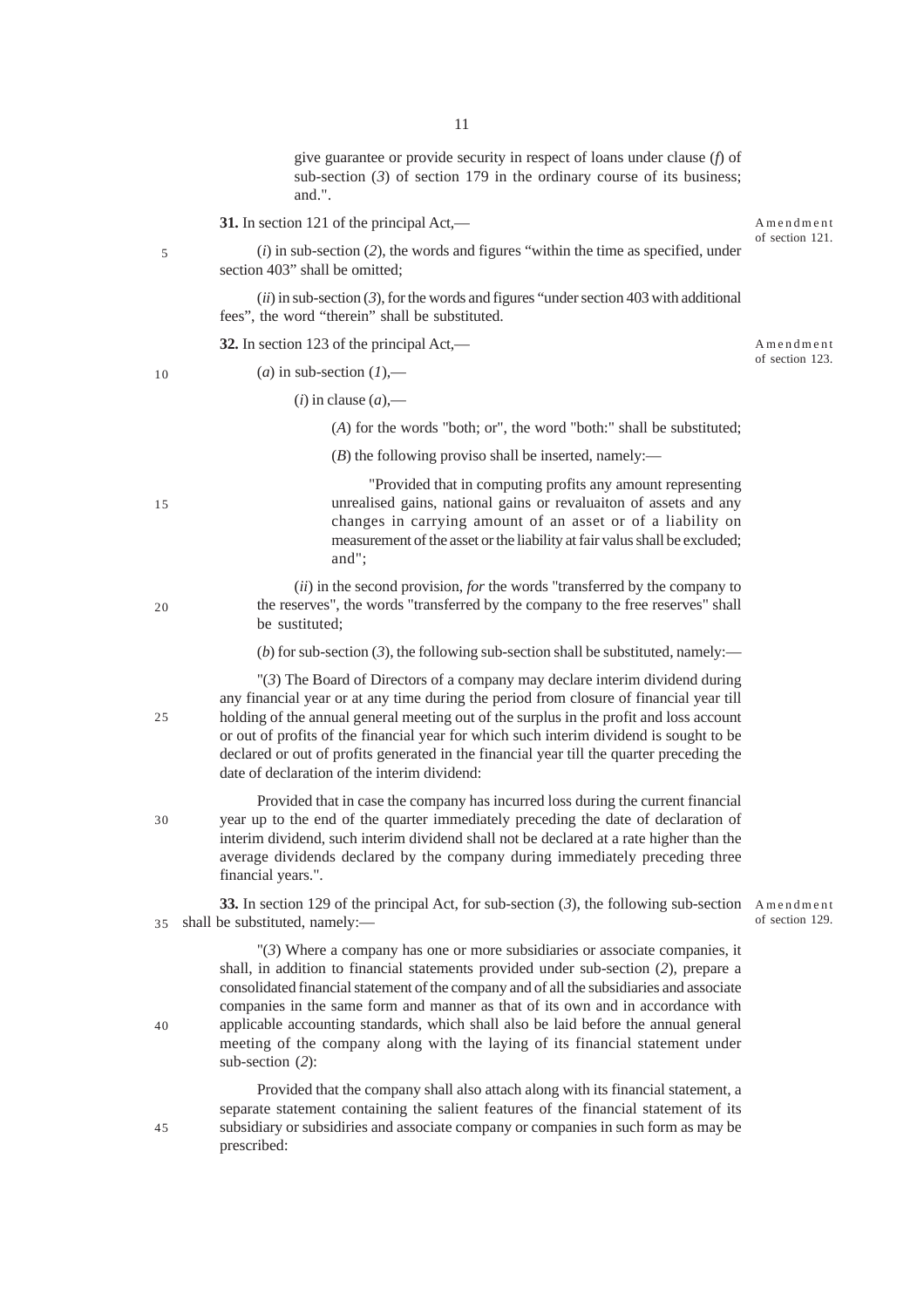Provided further that the Central Government may provide for the consolidation of accounts of companies in such manner as may be prescribed.".

Amendment of section 130.

Amendment of section 132.

Amendment of section 134.

**34.** In section 130 of the principal Act,—

 $(i)$  in sub-section  $(I)$ , in the proviso,—

(*a*) after the words "regulatory body or authorities concerned", the words 5 "or any other person concerned" shall be inserted;

(*b*) after the words "the body or authority concerned", the words "or the other person concerned" shall be inserted;

(*ii*) after sub-section (*2*), the following sub-section shall be inserted, namely:—

"(*3*) No order shall be made under sub-section (*1*) in respect of re-opening 10 of books of account relating to a period earlier than eight financial years immediately preceding the current financial year:

Provided that where a direction has been issued by the Central Government under the proviso to sub-section (*5*) of section 128 for keeping of books of account for a period longer than eight years, the books of account may be 15 ordered to be re-opened within such longer period.".

**35.** In section 132 of the principal Act,—

 $(i)$  in sub-section (4), in clause (*c*), in sub-clause (*A*), in item (*II*), for the words "ten lakh rupees", the words "five lakh rupees" shall be substituted;

(*ii*) in sub-section (*5*), for the words, brackets and figure "the Appellate Authority 20 constituted under sub-section (*6*) in such manner as may be prescribed", the words "the Appellate Tribunal in such manner and on payment of such fee as may be prescribed" shall be substituted;

(*iii*) sub-sections  $(6)$ ,  $(7)$ ,  $(8)$  and  $(9)$  shall be omitted.

**36.** In section 134 of the principal Act,—

(*a*) for sub-section (*1*), the following sub-section shall be substituted, namely:—

"(*1*) The financial statement, including consolidated financial statement, if any, shall be approved by the Board of Directors before they are signed on behalf of the Board by the chairperson of the company where he is authorised by the Board or by two directors out of which one shall be managing director, if 30 any, and the Chief Executive Officer, the Chief Financial Officer and the company secretary of the company, wherever they are appointed, or in the case of One Person Company, only by one director, for submission to the auditor for his report thereon.";

|  |  |  | (b) in sub-section $(3)$ , |  |
|--|--|--|----------------------------|--|
|--|--|--|----------------------------|--|

(*i*) for clause (*a*), the following clause shall be substituted, namely:—

"(*a*) the web address, if any, where annual return referred to in sub-section (3) of section 92 has been placed;";

(*ii*) in clause (*p*), for the words "annual evaluation has been made by the Board of its own performance and that of its committees and individual directors", 40 the words "annual evaluation of the performance of the Board, its Committees and of individual directors has been made" shall be substituted;

 $(iii)$  after clause  $(q)$ , the following provisos shall be inserted, namely:—

"Provided that where disclosures referred to in this sub-section have been included in the financial statements, such disclosures shall be 45 referred to instead of being repeated in the Board's report:

 $25$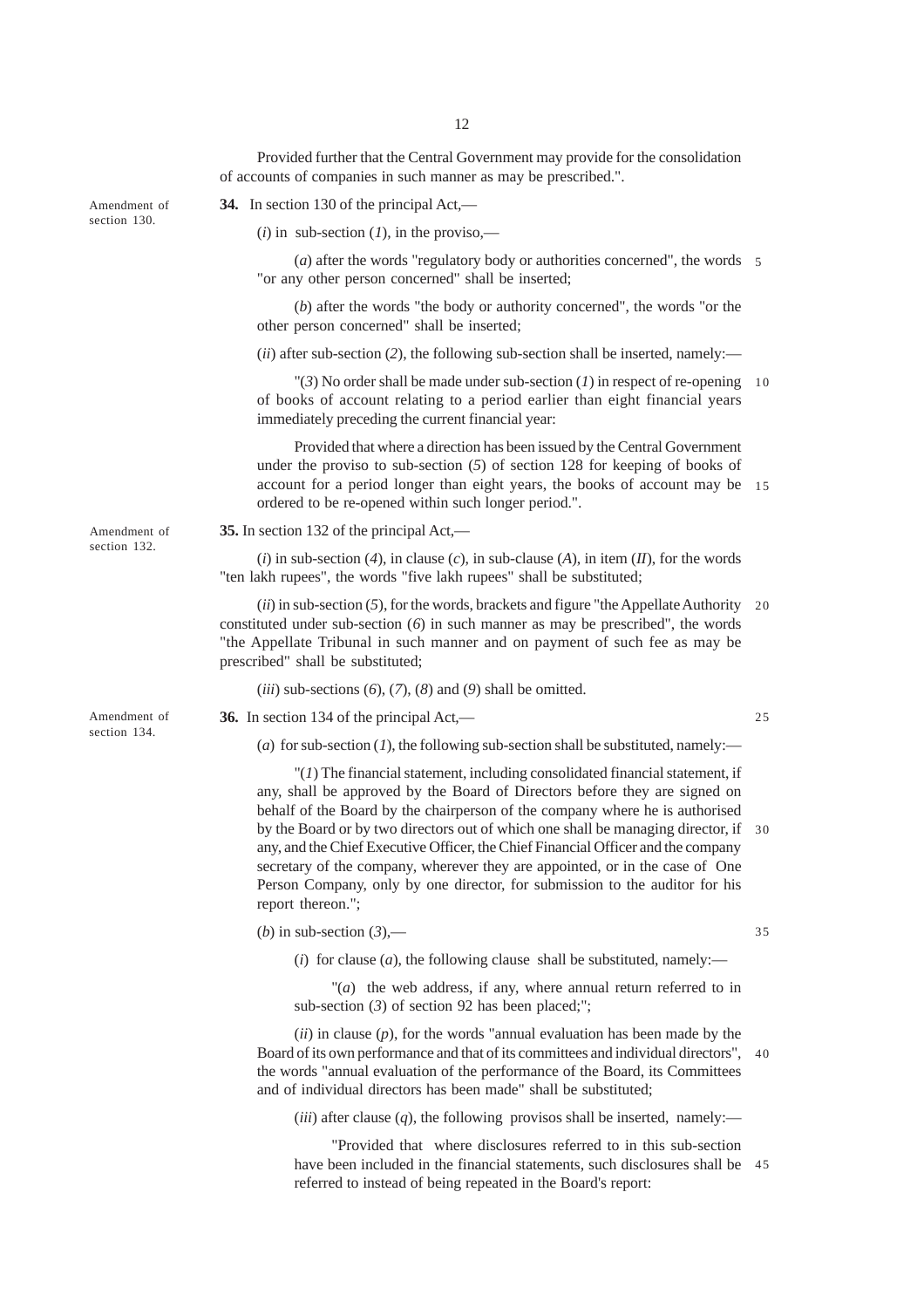| 5  | Provided further that where the policy referred to in clause $(e)$ or<br>clause $(o)$ is made available on company's website, if any, it shall be<br>sufficient compliance of the requirements under such clauses if the salient<br>features of the policy and any change therein are specified in brief in the<br>Board's report and the web-address is indicated therein at which the<br>complete policy is available."; |              |
|----|----------------------------------------------------------------------------------------------------------------------------------------------------------------------------------------------------------------------------------------------------------------------------------------------------------------------------------------------------------------------------------------------------------------------------|--------------|
|    | (c) after sub-section (3), the following sub-section shall be inserted, namely:—                                                                                                                                                                                                                                                                                                                                           |              |
| 10 | "(3A) The Central Government may prescribe an abridged Board's report,<br>for the purpose of compliance with this section by One Person Company or<br>small company.".                                                                                                                                                                                                                                                     |              |
|    | 37. In section 135 of the principal Act,—                                                                                                                                                                                                                                                                                                                                                                                  | Amendment of |
|    | ( <i>i</i> ) in sub-section $(I)$ ,—                                                                                                                                                                                                                                                                                                                                                                                       | section 135. |
|    | $(a)$ for the words "any financial year", the words "the immediately preceding<br>financial year" shall be substituted;                                                                                                                                                                                                                                                                                                    |              |
| 15 | (b) the following proviso shall be inserted, namely:—                                                                                                                                                                                                                                                                                                                                                                      |              |
|    | "Provided that where a company is not required to appoint an<br>independent director under sub-section $(4)$ of section 149, it shall have in<br>its Corporate Social Responsibility Committee two or more directors.";                                                                                                                                                                                                    |              |
| 20 | (ii) in sub-section (3), in clause (a), for the words and figures "as specified in<br>Schedule VII", the words and figures "in areas or subject, specified in Schedule VII"<br>shall be substituted;                                                                                                                                                                                                                       |              |
|    | $(iii)$ in sub-section $(5)$ , for the <i>Explanation</i> , the following <i>Explanation</i> shall be<br>substituted, namely:-                                                                                                                                                                                                                                                                                             |              |
| 25 | <i>Explanation</i> .—For the purposes of this section "net profit" shall not<br>include such sums as may be prescribed, and shall be calculated in accordance<br>with the provisions of section 198.'.                                                                                                                                                                                                                     |              |
|    | <b>38.</b> In section 136 of the principal Act,—                                                                                                                                                                                                                                                                                                                                                                           | Amendment of |
|    | $(i)$ in sub-section $(I)$ ,—                                                                                                                                                                                                                                                                                                                                                                                              | section 136. |
| 30 | $(a)$ the words and figures "Without prejudice to the provisions of section<br>101," shall be omitted;                                                                                                                                                                                                                                                                                                                     |              |
|    | $(b)$ in the first proviso, for the words "Provided that", the following shall<br>be substituted, namely:-                                                                                                                                                                                                                                                                                                                 |              |
| 35 | "Provided that if the copies of the documents are sent less than<br>twenty-one days before the date of the meeting, they shall, notwithstanding<br>that fact, be deemed to have been duly sent if it is so agreed by members-                                                                                                                                                                                              |              |
|    | $(a)$ holding, if the company has a share capital, majority in number<br>entitled to vote and who represent not less than ninety-five per cent. of<br>such part of the paid-up share capital of the company as gives a right to<br>vote at the meeting; or                                                                                                                                                                 |              |
| 40 | $(b)$ having, if the company has no share capital, not less than ninety-<br>five per cent. of the total voting power exercisable at the meeting:                                                                                                                                                                                                                                                                           |              |
|    | Provided further that";                                                                                                                                                                                                                                                                                                                                                                                                    |              |
|    | $(c)$ in the second proviso, for the words "Provided further", the words,<br>"Provided also" shall be substituted;                                                                                                                                                                                                                                                                                                         |              |
|    |                                                                                                                                                                                                                                                                                                                                                                                                                            |              |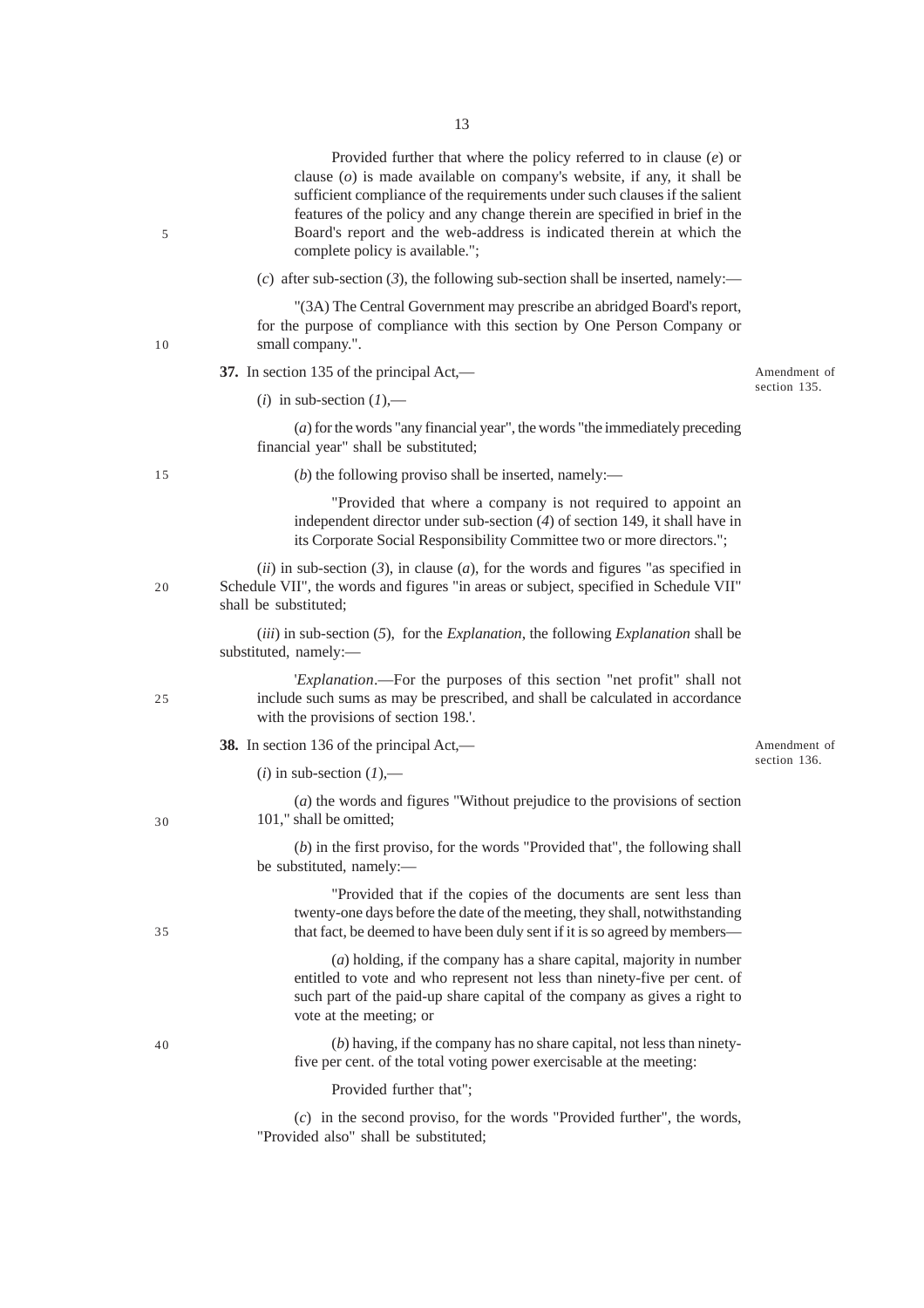(*d*) for the fourth proviso, the following provisos shall be substituted, namely:—

'Provided also that every listed company having a subsidiary or subsidiaries shall place separate audited accounts in respect of each of subsidiary on its website, if any:

Provided also that a listed company which has a subsidiary incorporated outside India (herein referred to as "foreign subsidiary")—

(*a*) where such foreign subsidiary is statutorily required to prepare consolidated financial statement under any law of the country of its incorporation, the requirement of this proviso shall be met if 10 consolidated financial statement of such foreign subsidiary is placed on the website of the listed company;

(*b*) where such foreign subsidiary is not required to get its financial statement audited under any law of the country of its incorporation and which does not get such financial statement 15 audited, the holding Indian listed company may place such unaudited financial statement on its website and where such financial statement is in a language other than English, a translated copy of the financial statement in English shall also be placed on the website.';

 $(iii)$  in sub-section (2), the following proviso shall be inserted, namely:—

"Provided that every company having a subsidiary or subsidiaries shall provide a copy of separate audited or unaudited financial statements, as the case may be, as prepared in respect of each of its subsidiary to any member of the company who asks for it.".

Amendment of section 137.

 $(i)$  in sub-section  $(I)$ ,—

**39.** In section 137 of the principal Act,—

(*a*) the words and figures "within the time specified under section 403" shall be omitted;

(*b*) in the second proviso, the words and figures "within the time specified under section 403" shall be omitted;

(*c*) after the fourth proviso, the following proviso shall be inserted, namely:—

'Provided also that in the case of a subsidiary which has been incorporated outside India (herein referred to as "foreign subsidiary"), which is not required to get its financial statement audited under any law of the country of its incorporation and which does not get such financial statement audited, the requirements of the fourth proviso shall be met if the holding Indian company files such unaudited financial statement along with a declaration to this effect and where such financial statement is in a language other than English, along with a translated copy of the financial 40 statement in English.'. 35

(*ii*) in sub-section (*2*), the words and figures "within the time specified, under section 403" shall be omitted;

(*iii*) in sub-section (*3*), for the words and figures "in section 403", the word "therein" shall be substituted.

**40.** In section 139 of the principal Act, in sub-section (*1*), the first proviso shall be omitted.

section 139.

14

25

20

5

45

Amendment of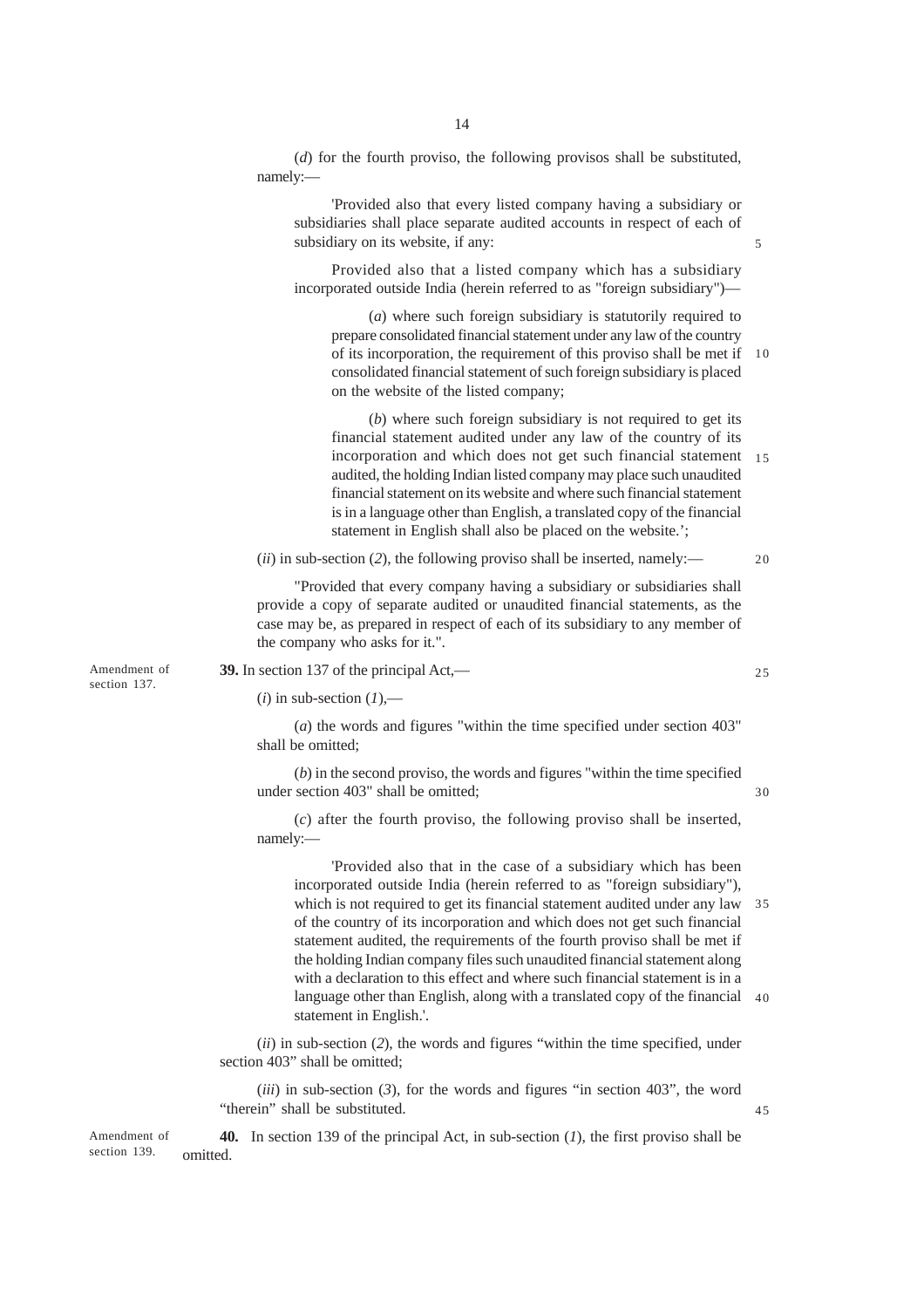**41.** In section 140 of the principal Act, in sub-section (*3*), for the words "fifty thousand rupees", the words "fifty thousand rupees or the remuneration of the auditor, whichever is less," shall be substituted. Amendment of section 140.

**42.** In section 141 of the principal Act, in sub-section (*3*), for clause (*i*), the following 5 clause shall be substituted, namely:-Amendment of section 141

'(*i*) a person who, directly or indirectly, renders any service referred to in section 144 to the company or its holding company or its subsidiary company.

*Explanation.*—For the purposes of this clause, the term "directly or indirectly" shall have the meaning assigned to it in the *Explanation* to section 144.'.

10

15

**43.** In section 143 of the principal Act, —

 (*i*) in sub-section (*1*), in the proviso, for the words "its subsidiaries", at both the places, the words "its subsidiaries and associate companies" shall be substituted;

(*ii*) in sub-section (*3*), in clause (*i*), for the words "internal financial controls system", the words "internal financial controls with reference to financial statements" shall be substituted;

 $(iii)$  in sub-section  $(14)$ , in clause  $(a)$ , for the words "cost accountant in practice", the words "cost accountant" shall be substituted.

remuneration of the auditor, whichever is less" shall be inserted;

**44.** In section 147 of the principal Act,—

 $(i)$  in sub-section  $(2)$ ,—

Amendment of section 147

20

25

30

one lakh rupees but which may extend to twenty-five lakh rupees", the words "and with fine which shall not be less than fifty thousand rupees but which may extend to twenty-five lakh rupees or eight times the remuneration of the auditor, whichever is less" shall be substituted;

(*a*) after the words "five lakh rupees", the words "or four times the

(*b*) in the proviso, for the words "and with fine which shall not be less than

(*ii*) in sub-section (*3*), in clause (*ii*), for the words "or to any other persons", the words "or to members or creditors of the company" shall be substituted;

 $(iii)$  in sub-section  $(5)$ , the following proviso shall be inserted, namely:—

"Provided that in case of criminal liability of an audit firm, in respect of liability other than fine, the concerned partner or partners, who acted in a fraudulent manner or abetted or, as the case may be, colluded in any fraud shall only be liable.".

**45.** In section 148 of the principal Act,—

35

 $(i)$  in sub-section  $(3)$ ,—

(*a*) for the words "Cost Accountant in practice", the words "cost accountant" shall be substituted;

(*b*) in the *Explanation*, for the words "Institute of Cost and Works Accountants of India", the words "Institute of Cost Accountants of India" shall be substituted;

(*ii*) in sub-section (*5*), in the proviso,for the words "cost accountant in practice", the words "cost accountant" shall be substituted.

**46.** In section 149 of the principal Act,—

Amendment of section 149.

 $(i)$  for sub-section  $(3)$ , the following sub-section shall be substituted, namely:—

Amendment of section 143.

Amendment of section 148.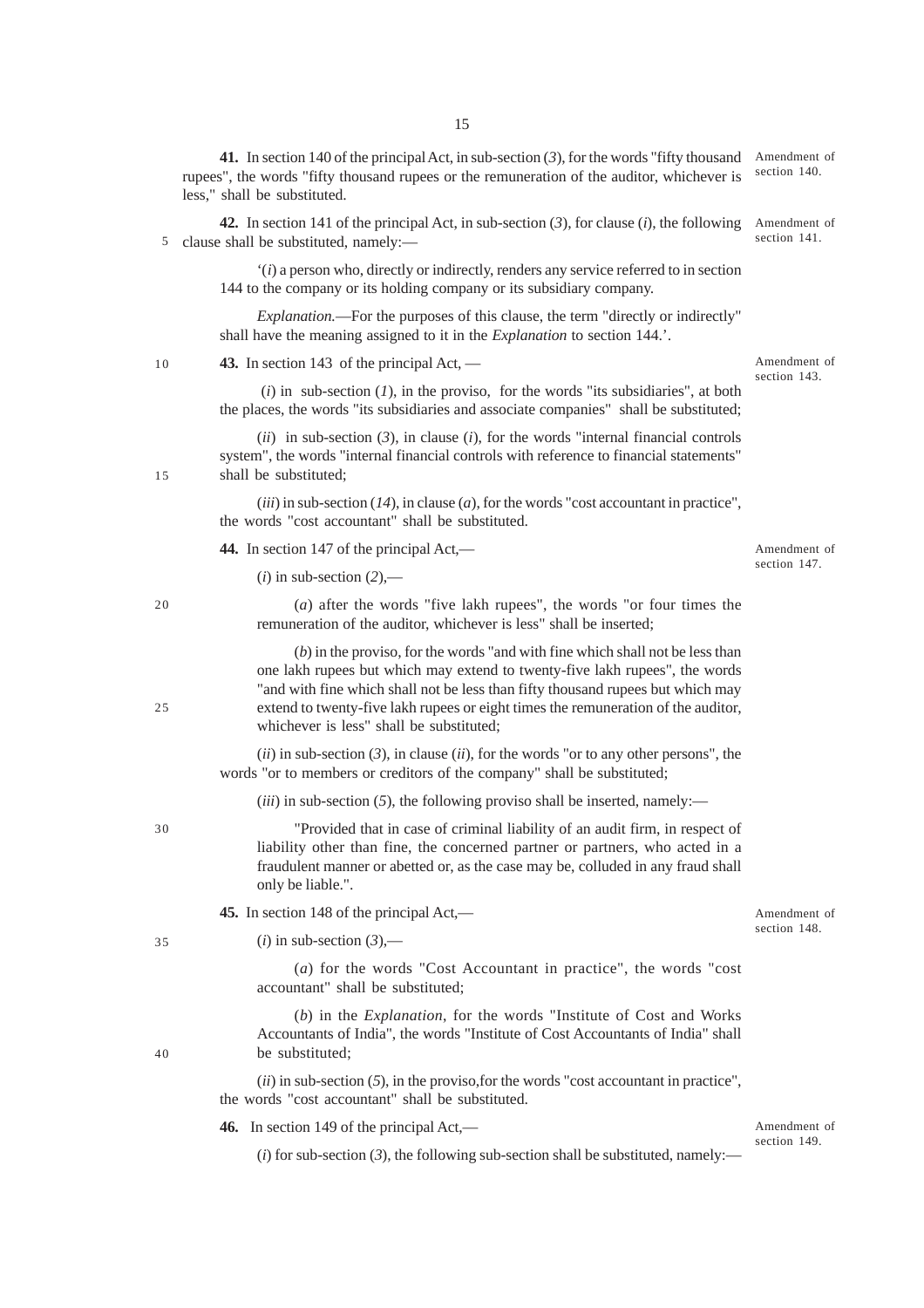"(*3*) Every company shall have at least one director who stays in India for a total period of not less than one hundred and eighty-two days during the financial year:

Provided that in case of a newly incorporated company the requirement under this sub-section shall apply proportionately at the end of the financial 5 year in which it is incorporated.";

## $(iii)$  in sub-section  $(6)$ ,—

(*a*) in clause (*c*), for the words "pecuniary relationship", the words "pecuniary relationship, other than remuneration as such director or having transaction not exceeding ten per cent. of his total income or such amount as 10 may be prescribed," shall be substituted;

(*b*) for clause (*d*), the following clause shall be substituted, namely:—

"(*d*) none of whose relatives—

(*i*) is holding any security of or interest in the company, its holding, subsidiary or associate company during the two immediately 15 preceding financial years or during the current financial year:

Provided that the relative may hold security or interest in the company of face value not exceeding fifty lakh rupees or two per cent. of the paid-up capital of the company, its holding, subsidiary or associate company or such higher sum as may be prescribed;

(*ii*) is indebted to the company, its holding, subsidiary or associate company or their promoters, or directors, in excess of such amount as may be prescribed during the two immediately preceding financial years or during the current financial year;

(*iii*) has given a guarantee or provided any security in 25 connection with the indebtedness of any third person to the company, its holding, subsidiary or associate company or their promoters, or directors of such holding company, for such amount as may be prescribed during the two immediately preceding financial years or during the current financial year; or 30

(*iv*) has any other pecuniary transaction or relationship with the company, or its subsidiary, or its holding or associate company amounting to two per cent. or more of its gross turnover or total income singly or in combination with the transactions referred to in sub-clause (*i*), (*ii*) or (*iii*);";

(*c*) in clause (*e*), in sub-clause (*i*), the following proviso shall be inserted, namely:—

"Provided that in case of a relative who is an employee, the restriction under this clause shall not apply for his employment during preceding three financial years.".

40

45

35

 $20$ 

Amendment of section 152.

**47.** In section 152 of the principal Act,—

(*a*) in sub-section (*3*), after the word and figures "section 154", the words and figures "or any other number as may be prescribed under section 153" shall be inserted;

(*b*) in sub-section (*4*), after the word "Number", the words and figures "or such other number as may be prescribed under section 153" shall be inserted.

**48.** In section 153 of the principal Act, the following proviso shall be inserted, namely:—

"Provided that the Central Government may prescribe any identification number which shall be treated as Director Identification Number for the purposes of this Act

Amendment of section 153.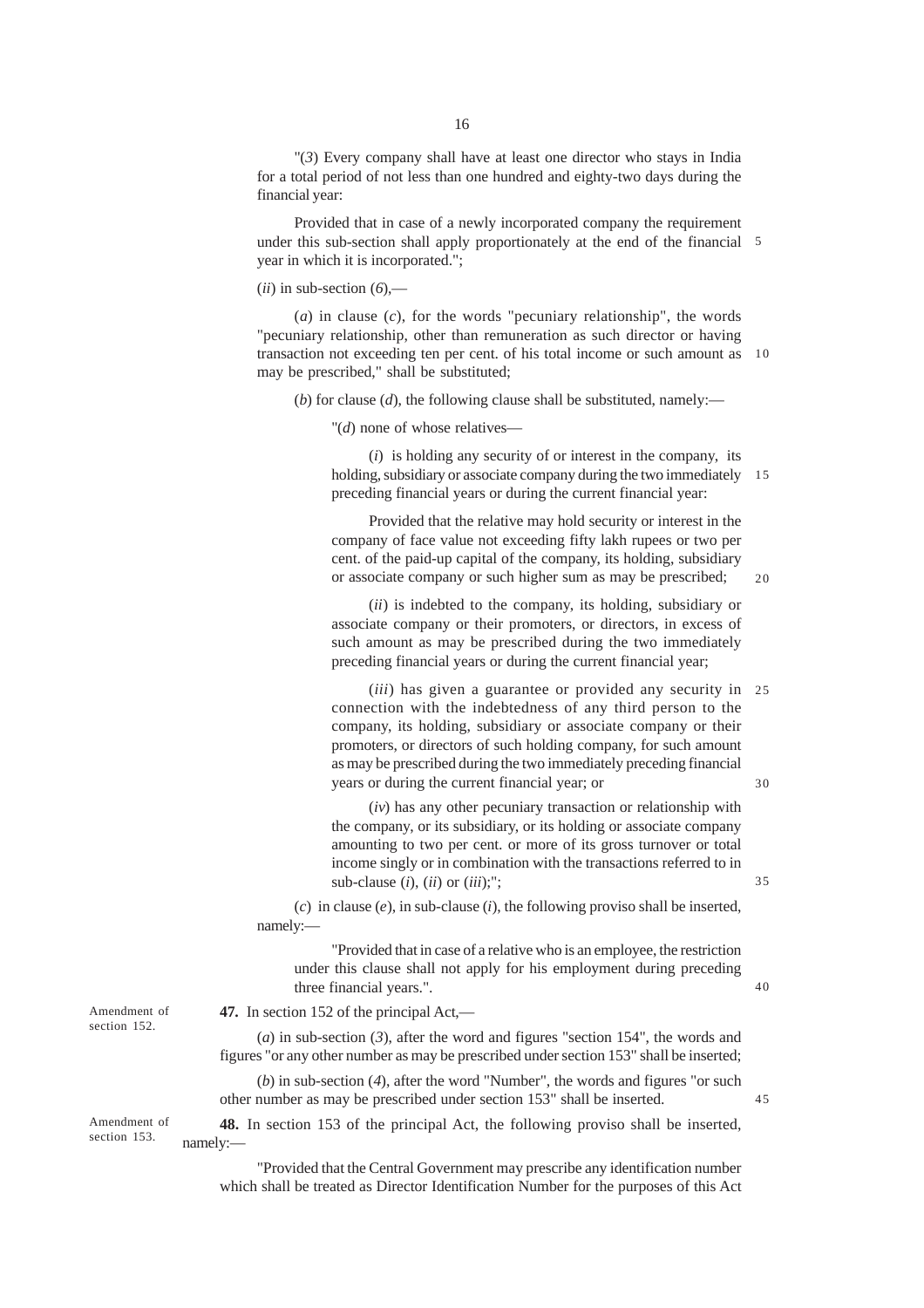and in case any individual holds or acquires such identification number, the requirement of this section shall not apply or apply in such manner as may be prescribed.".

**49.** In section 157 of the principal Act,—

section 403" shall be omitted;

5

(*ii*) in sub-section (*2*), the words and figuresx, "before the expiry of the period specified under section 403 with additional fee", shall be omitted.

 $(i)$  in sub-section  $(I)$ , the words and figures, "within the time specified under

**50.** In section 160 of the principal Act, in sub-section (*1*), the following proviso shall be inserted, namely:— Amendment of section 160.

- "Provided that requirements of deposit of amount shall not apply in case of appointment of an independent director or a director recommended by the Nomination and Remuneration Committee, if any, constituted under sub-section (*1*) of section 178 "or a director recommended by the Board of Directors of the Company, in the case of a company not required to constitute Nomination and Remuneration Committee.". 10
- **51.** In section 161 of the principal Act,— 15

Amendment of section 161

Amendment of section 164

Amendment of section 157.

(*i*) in sub-section (*2*), after the words "alternate directorship for any other director in the company", the words "or holding directorship in the same company" shall be inserted;

 $(ii)$  in sub-section  $(4)$ ,—

20

25

30

(*a*) the words "In the case of a public company," shall be omitted;

(*b*) after the words "meeting of the Board", the words "which shall be subsequently approved by members in the immediate next general meeting" shall be inserted.

**52.** In section 164 of the principal Act,—

 $(i)$  in sub-section (2), the following proviso shall be inserted, namely:—

"Provided that where a person is appointed as a director of a company which is in default of clause (*a*) or clause (*b*), he shall not incur the disqualification for a period of six months from the date of his appointment.";

(*ii*) in sub-section (*3*), for the proviso, the following proviso shall be substituted, namely:—

"Provided that the disqualifications referred to in clauses (*d*), (*e*) and (*g*) of sub-section  $(I)$  shall continue to apply even if the appeal or petition has been filed against the order of conviction or disqualification.".

**53.** In section 165 of the principal Act, in sub-section (*1*), the *Explanation* shall be Amendment of 35 renumbered as *Explanation* I and after *Explanation* I as so numbered, the following *Explanation* shall be inserted, namely: section 165.

"*Explanation* II.—For reckoning the limit of directorships of twenty companies, the directorship in a dormant company shall not be included.".

**54.** In section 167 of the principal Act, in sub-section (*1*),—

Amendment of section 167.

40

 $(i)$  in clause  $(a)$ , the following proviso shall be inserted, namely:—

"Provided that where he incurs disqualification under sub-section (*2*) of section 164, the office of the director shall become vacant in all the companies, other than the company which is in default under that sub-section.";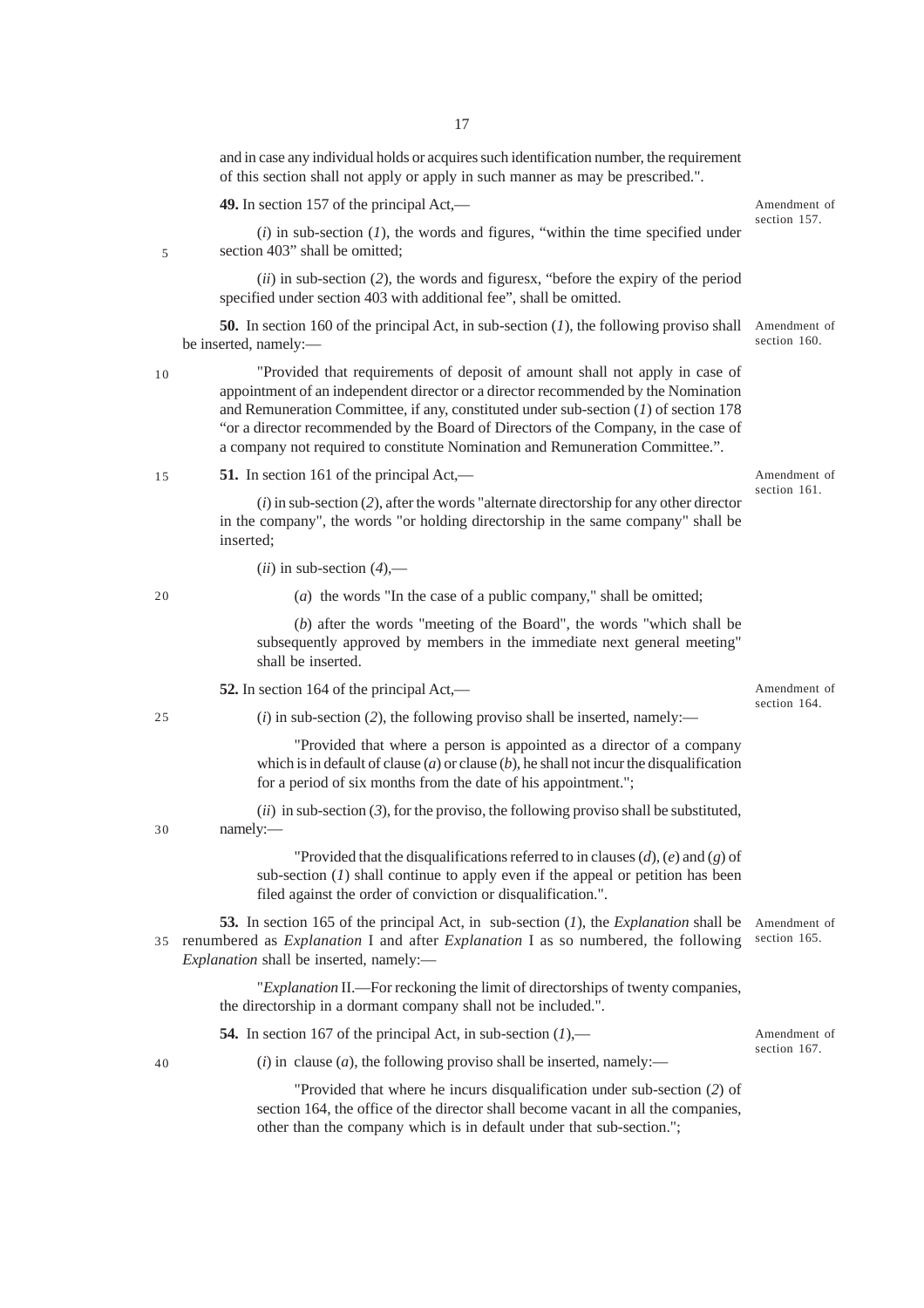(*ii*) in clause (*f*), for the proviso the following proviso shall be substituted, namely,—

"Provided that the office shall not be vacated by the director in case of orders referred to in clauses (*e*) and (*f*)—

(*i*) for thirty days from the date of conviction or order of 5 disqualification;

(*ii*) where an appeal or petition is preferred within thirty days as aforesaid against the conviction resulting in sentence or order, until expiry of seven days from the date on which such appeal or petition is disposed of; or

(*iii*) where any further appeal or petition is preferred against order or sentence within seven days, until such further appeal or petition is disposed of.".

**55.** In section 168 of the principal Act, in sub-section (*1*), in the proviso, for the words, "director shall also forward", the words, "director may also forward" shall be substituted. Amendment of section 168. 15

Amendment of section 173.

**56.** In section 173 of the principal Act, in sub-section (*2*), after the first proviso, the following proviso shall be inserted, namely:—

"Provided further that where there is quorum in a meeting through physical presence of directors, any other director may participate through video conferencing or other audio visual means in such meeting on any matter specified under the first 20 proviso.".

Amendment of section 177.

**57.** In section 177 of the principal Act,—

(*i*) in sub-section (*1*), for the words "every listed company", the words "every listed public company" shall be substituted;

(*ii*) in sub-section (*4*), in clause (*iv*), after the proviso, the following provisos 25 shall be inserted, namely:—

"Provided further that in case of transaction, other than transactions referred to in section 188, and where Audit Committee does not approve the transaction, it shall make its recommendations to the Board:

Provided also that in case any transaction involving any amount not 30 exceeding one crore rupees is entered into by a director or officer of the company without obtaining the approval of the Audit Committee and it is not ratified by the Audit Committee within three months from the date of the transaction, such transaction shall be voidable at the option of the Audit Committee and if the transaction is with the related party to any director or is authorised by any other 35 director, the director concerned shall indemnify the company against any loss incurred by it:

Provided also that the provisions of this clause shall not apply to a transaction, other than a transaction referred to in section 188, between a holding company and its wholly owned subsidiary company.".

40

10

Amendment of section 178.

**58.** In section 178 of the principal Act,—

 $(i)$  in sub-section  $(I)$ , for the words "every listed company", the words "every" listed public company" shall be substituted;

(*ii*) in sub-section (*2*), for the words "shall carry out evaluation of every director's performance", the words "shall specify the manner for effective evaluation of 45performance of Board, its committees and individual directors to be carried out either by the Board, by the Nomination and Remuneration Committee or by an independent external agency and review its implementation and compliance" shall be substituted;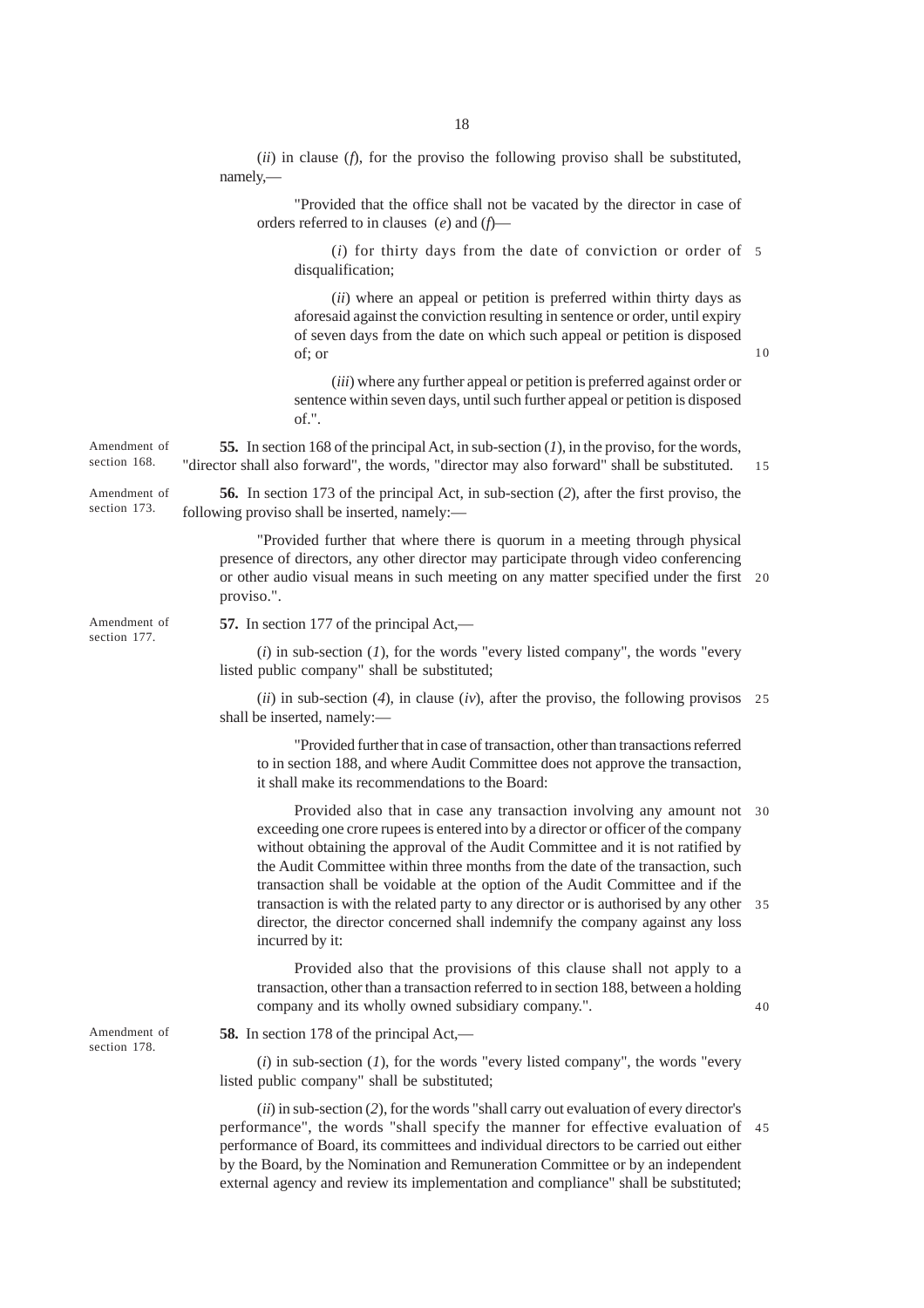(*iii*) in sub-section (*4*), in clause (*c*), for the proviso, the following proviso shall be substituted , namely:—

"Provided that such policy shall be placed on the website of the company, if any, and the salient features of the policy and changes therein, if any, along with the web address of the policy, if any, shall be disclosed in the Board's report.";

(*iv*) in sub-section (*8*), in the proviso, for the words "non-consideration of resolution of any grievance", the words "inability to resolve or consider any grievance" shall be substituted.

10

5

**59.** In section 180 of the principal Act, in sub-section (*1*), in clause (*c*), for the words Amendment of "paid-up share capital and free reserves", the words "paid-up share capital, free reserves and securities premium" shall be substituted. section 180.

**60.** In section 184 of the principal Act,—

Amendment of section 184.

(*i*) in sub-section (*4*), the words "shall not be less than fifty thousand rupees but which" shall be omitted;

(*ii*) in sub-section (*5*), for clause (*b*), the following clause shall be substituted, namely:—

20

15

"(*b*) shall apply to any contract or arrangement entered into or to be entered into between two companies or between one or more companies and one or more bodies corporate where any of the directors of the one company or body corporate or two or more of them together holds or hold not more than two per cent. of the paid-up share capital in the other company or the body corporate.".

**61.** For section 185 of the principal Act, the following section shall be substituted, Substitution of namely: section 185.

 $25$ 

'185. (*1*) No company shall, directly or indirectly, advance any loan, including Loans to any loan represented by a book debt to, or give any guarantee or provide any security in connection with any loan taken by, directors, etc.

(*a*) any director of company, or of a company which is its holding company or any partner or relative of any such director; or

(*b*) any firm in which any such director or relative is a partner.

(*2*) A company may advance any loan including any loan represented by a book debt, or give any guarantee or provide any security in connection with any loan taken by any person in whom any of the director of the company is interested, subject to the condition that—

35

40

(*a*) a special resolution is passed by the company in general meeting:

Provided that the explanatory statement to the notice for the relevant general meeting shall disclose the full particulars of the loans given, or guarantee given or security provided and the purpose for which the loan or guarantee or security is proposed to be utilised by the recipient of the loan or guarantee or security and any other relevant fact; and

(*b*) the loans are utilised by the borrowing company for its principal business activities.

*Explanation.*—For the purposes of this sub-section, the expression "any person in whom any of the director of the company is interested" means—

45

(*a*) any private company of which any such director is a director or member;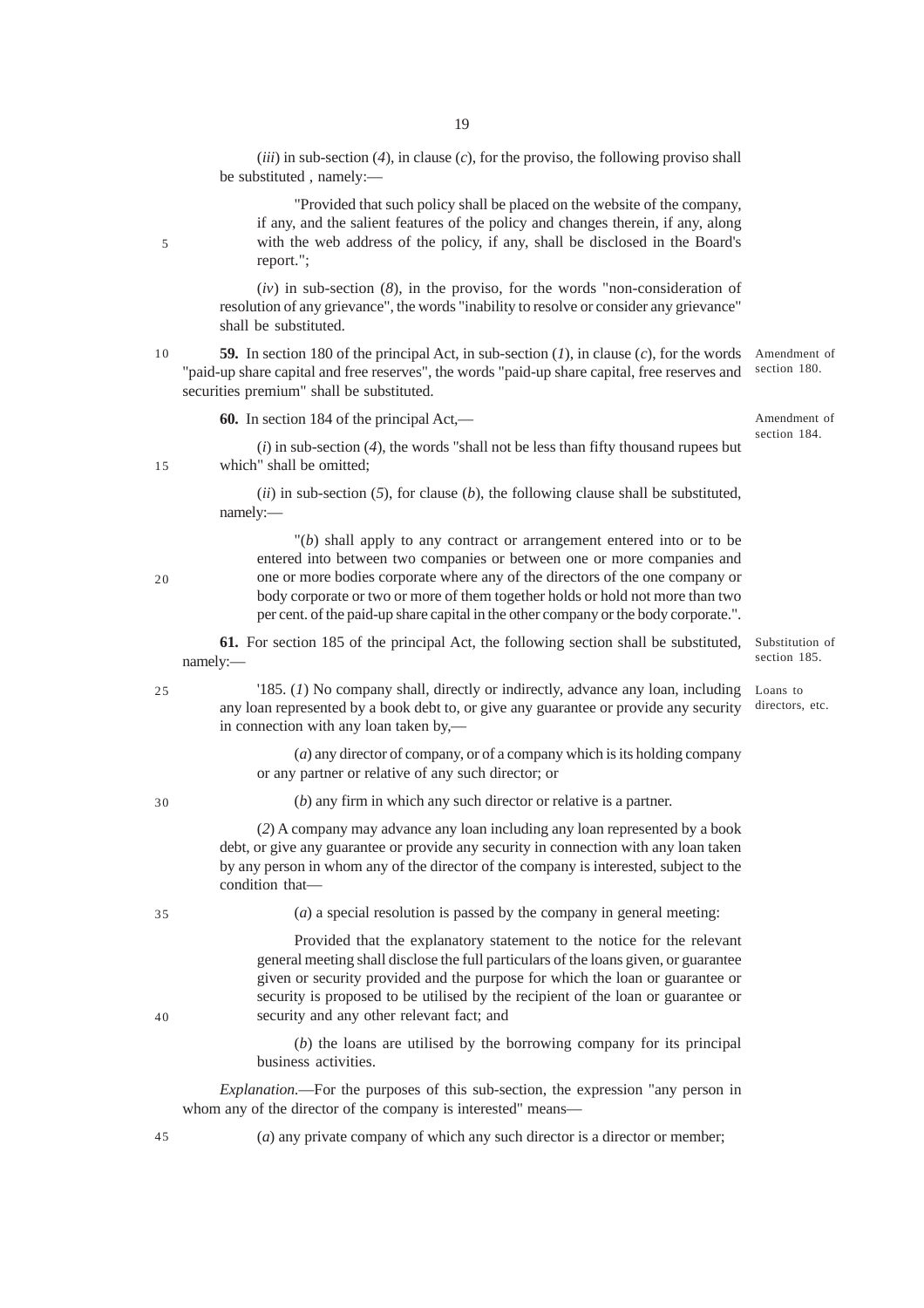(*b*) any body corporate at a general meeting of which not less than twenty-five per cent. of the total voting power may be exercised or controlled by any such director, or by two or more such directors, together; or

(*c*) any body corporate, the Board of directors, managing director or manager, whereof is accustomed to act in accordance with the directions or instructions of the 5 Board, or of any director or directors, of the lending company.

(*3*) Nothing contained in sub-sections (*1*) and (*2*) shall apply to—

(*a*) the giving of any loan to a managing or whole-time director—

(*i*) as a part of the conditions of service extended by the company to all its employees; or

(*ii*) pursuant to any scheme approved by the members by a special resolution; or

(*b*) a company which in the ordinary course of its business provides loans or gives guarantees or securities for the due repayment of any loan and in respect of such loans an interest is charged at a rate not less than the rate of 15 prevailing yield of one year, three year, five year or ten year Government security closest to the tenor of the loan; or

(*c*) any loan made by a holding company to its wholly owned subsidiary company or any guarantee given or security provided by a holding company in respect of any loan made to its wholly owned subsidiary company; or

 $20$ 

 $25$ 

10

(*d*) any guarantee given or security provided by a holding company in respect of loan made by any bank or financial institution to its subsidiary company:

Provided that the loans made under clauses (*c*) and (*d*) are utilised by the subsidiary company for its principal business activities.

"(*4*) If any loan is advanced or a guarantee or security is given or provided or utilised in contravention of the provisions of this section,—

(*i*) the company shall be punishable with fine which shall not be less than five lakh rupees but which may extend to twenty-five lakh rupees;

(*ii*) every officer of the company who is in default shall be punishable with 30 iomprisonment for a term which may extend to six months or with fine which shall not be less than five lakh rupees but which may extend to twenty-five lakh rupees; and

(*iii*) the director or the other person to whom any loan is advanced or guarantee or security is given or provided in connection with any loan taken by 35 him or the other person, shall be punishable with imprisonment which may extend to six months or with fine which shall not be less than five lakh rupees but which may extend to twenty-five lakh rupees, or with both.

Amendment of section 186.

**62.** In section 186 of the principal Act,—

(*i*) in sub-section (*2*), the following *Explanation* shall be inserted, namely:— 40

'*Explanation*.—For the purposes of this sub-section, the word "person" does not include any individual who is in the employment of the company.';

 $(iii)$  for sub-section (3), the following sub-section shall be substituted, namely:—

'(*3*) Where the aggregate of the loans and investment so far made, the amount for which guarantee or security so far provided to or in all other bodies 45corporate along with the investment, loan, guarantee or security proposed to be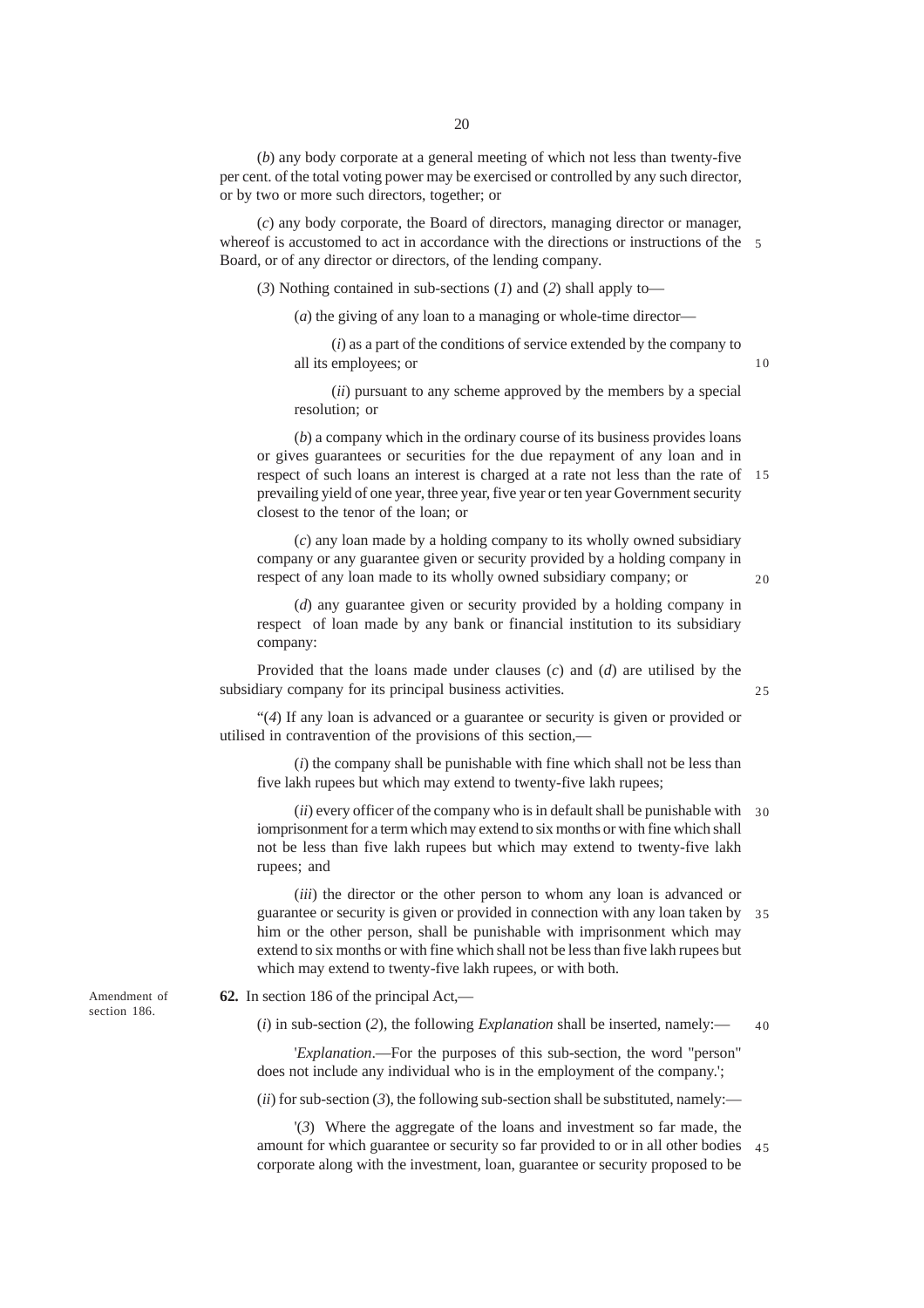|           |    | made or given by the Board, exceed the limits specified under sub-section (2), no<br>investment or loan shall be made or guarantee shall be given or security shall be<br>provided unless previously authorised by a special resolution passed in a general<br>meeting:                                                                                                                                                          |                             |
|-----------|----|----------------------------------------------------------------------------------------------------------------------------------------------------------------------------------------------------------------------------------------------------------------------------------------------------------------------------------------------------------------------------------------------------------------------------------|-----------------------------|
|           | 5  | Provided that where a loan or guarantee is given or where a security has<br>been provided by a company to its wholly owned subsidiary company or a joint<br>venture company, or acquisition is made by a holding company, by way of<br>subscription, purchase or otherwise of, the securities of its wholly owned<br>subsidiary company, the requirement of this sub-section shall not apply:                                    |                             |
|           | 10 | Provided further that the company shall disclose the details of such loans<br>or guarantee or security or acquisition in the financial statement as provided<br>under sub-section $(4)$ .".                                                                                                                                                                                                                                      |                             |
|           |    | $(iii)$ for sub-section (11), the following sub-section shall be substituted, namely:—                                                                                                                                                                                                                                                                                                                                           |                             |
|           | 15 | "(11) Nothing contained in this section, except sub-section $(1)$ , shall<br>apply-                                                                                                                                                                                                                                                                                                                                              |                             |
|           | 20 | $(a)$ to any loan made, any guarantee given or any security provided<br>or any investment made by a banking company, or an insurance company,<br>or a housing finance company in the ordinary course of its business, or a<br>company established with the object of and engaged in the business of<br>financing industrial enterprises, or of providing infrastructural facilities;                                             |                             |
|           |    | (b) to any investment—                                                                                                                                                                                                                                                                                                                                                                                                           |                             |
|           |    | (i) made by an investment company;                                                                                                                                                                                                                                                                                                                                                                                               |                             |
|           | 25 | $(ii)$ made in shares allotted in pursuance of clause $(a)$ of<br>sub-section $(I)$ of section 62 or in shares allotted in pursuance of<br>rights issues made by a body corporate;                                                                                                                                                                                                                                               |                             |
| 2 of 1934 |    | (iii) made, in respect of investment or lending activities, by a<br>non-banking financial company registered under Chapter III-B of<br>the Reserve Bank of India Act, 1934 and whose principal business is<br>acquisition of securities.";                                                                                                                                                                                       |                             |
|           | 30 | $(iv)$ in the <i>Explanation</i> , in clause $(a)$ , after the words "other securities" the<br>following shall be inserted, namely:-                                                                                                                                                                                                                                                                                             |                             |
|           | 35 | "and a company will be deemed to be principally engaged in the business of<br>acquisition of shares, debentures or other securities, if its assets in the form of<br>investment in shares, debentures or other securities constitute not less than<br>fifty per cent. of its total assets, or if its income derived from investment business<br>constitutes not less than fifty per cent. as a proportion of its gross income.". |                             |
|           |    | <b>63.</b> In section 188 of the principal Act,—                                                                                                                                                                                                                                                                                                                                                                                 | Amendment of                |
|           |    | $(i)$ in sub-section $(I)$ , after second proviso, the following proviso shall be inserted,<br>namely:-                                                                                                                                                                                                                                                                                                                          | section 188.                |
|           | 40 | "Provided also that nothing contained in the second proviso shall apply<br>to a company in which ninety per cent. or more members, in number, are relatives<br>of promoters or are related parties:";                                                                                                                                                                                                                            |                             |
|           | 45 | $(ii)$ in sub-section (3), for the words "shall be voidable at the option of the<br>Board", the words "shall be voidable at the option of the Board or, as the case may be,<br>of the shareholders" shall be substituted.                                                                                                                                                                                                        |                             |
|           |    | 64. Section 194 of the principal Act shall be omitted.                                                                                                                                                                                                                                                                                                                                                                           | Omission of<br>section 194. |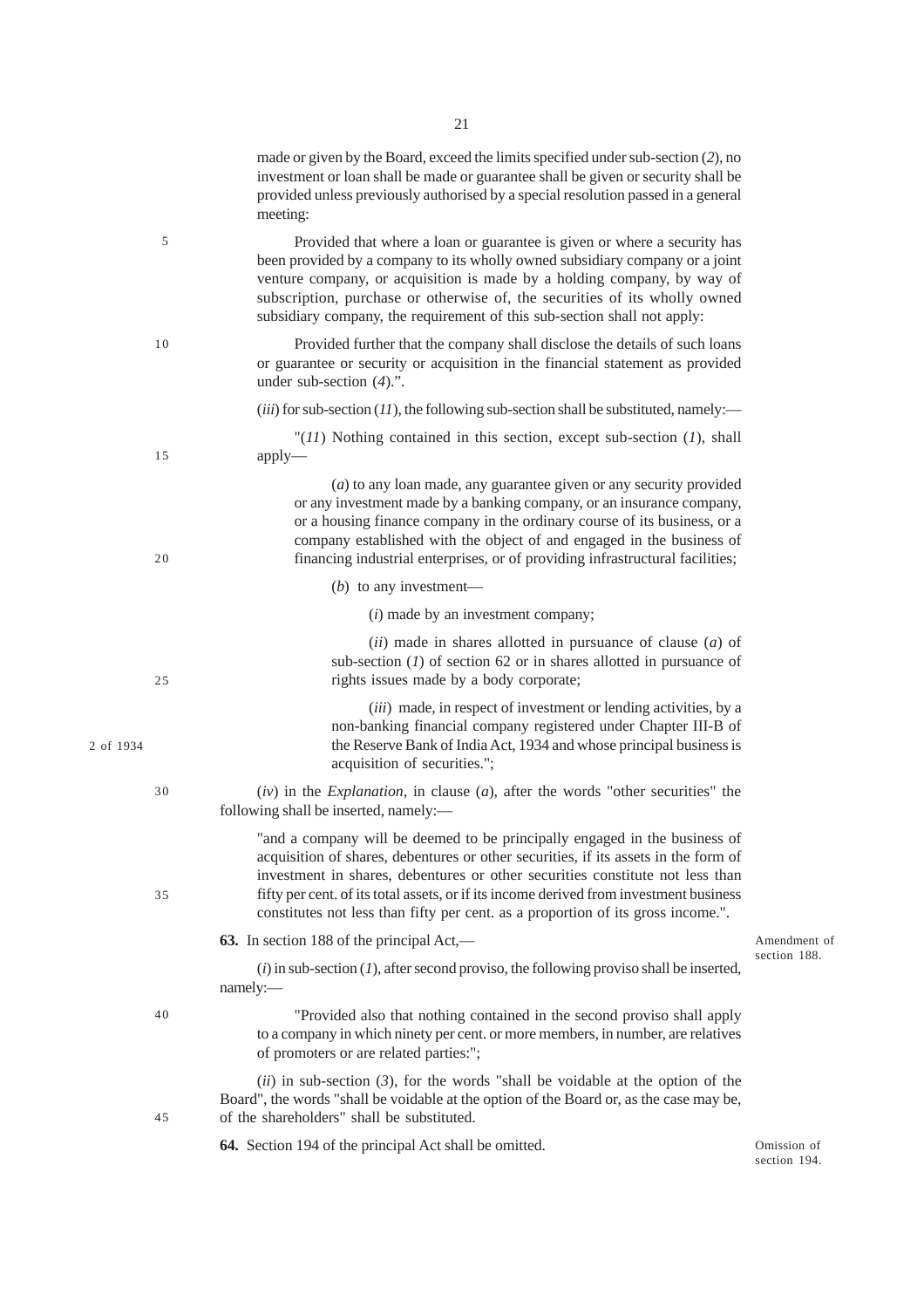Omission of section 195.

Amendment of section 196.

**65.** Section 195 of the principal Act shall be omitted.

**66.** In section 196 of the principal Act,—

(*a*) in sub-section (*3*), in clause (*a*), after the proviso, the following proviso shall be inserted, namely:-

"Provided further that where no such special resolution is passed but 5 votes cast in favour of the motion exceed the votes, if any, cast against the motion and the Central Government is satisfied, on an application made by the Board, that such appointment is most beneficial to the company, the appointment of the person who has attained the age of seventy years may be made.";

(*b*) in sub-section (*4*), for the words "specified in that Schedule", the words 10 "specified in Part I of that Schedule" shall be substituted.

Amendment of section 197.

**67.** In section 197 of the principal Act,—

 $(a)$  in sub-section  $(I)$ ,—

(*i*) in the first proviso, the words "with the approval of the Central Government," shall be omitted;

15

(*ii*) in the second proviso, after the words "general meeting,", the words "by a special resolution," shall be inserted;

(*iii*) after the second proviso, the following proviso shall be inserted, namely:—

"Provided also that, where the company has defaulted in payment 20 of dues to any bank or public financial institution or non-convertible debenture holders or any other secured creditor, the prior approval of the bank or public financial institution concerned or the non-convertible debenture holders or other secured creditor, as the case may be, shall be obtained by the company before obtaining the approval in the general 25 meeting.";

(*b*) in sub-section (*3*), the words "and if it is not able to comply with such provisions, with the previous approval of the Central Government" shall be omitted;

(*c*) for sub-section (*9*), the following sub-section shall be substituted, namely:—

"(*9*) If any director draws or receives, directly or indirectly, by way of 30 remuneration any such sums in excess of the limit prescribed by this section or without approval required under this section, he shall refund such sums to the company, within two years or such lesser period as may be allowed by the company, and until such sum is refunded, hold it in trust for the company.";

(*d*) in sub-section (*10*),—

35

(*i*) for the words "permitted by the Central Government", the words "approved by the company by special resolution within two years from the date the sum becomes refundable" shall be substituted;

(*ii*) the following proviso shall be inserted, namely:—

"Provided that where the company has defaulted in payment of 40 dues to any bank or public financial institution or non-convertible debenture holders or any other secured creditor, the prior approval of the bank or public financial institution concerned or the non-convertible debenture holders or other secured creditor, as the case may be, shall be obtained by the company before obtaining approval of such waiver.";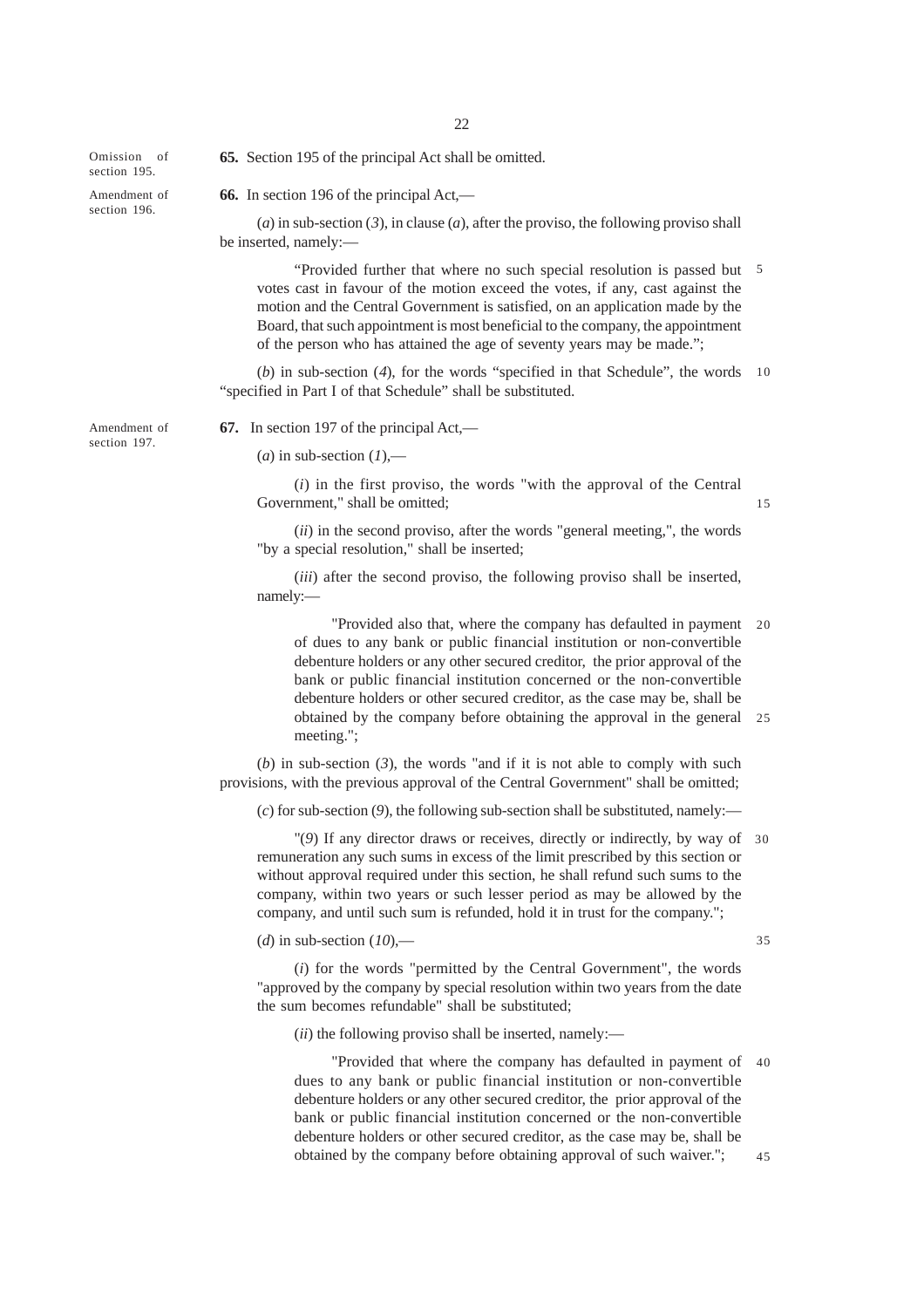(*e*) in sub-section (*11*), the words "and if such conditions are not being complied, the approval of the Central Government had been obtained" shall be omitted;

( $f$ ) after sub-section ( $15$ ), the following sub-sections shall be inserted, namely:—

"(*16*) The auditor of the company shall, in his report under section 143, make a statement as to whether the remuneration paid by the company to its directors is in accordance with the provisions of this section, whether remuneration paid to any director is in excess of the limit laid down under this section and give such other details as may be prescribed. (*17*) On and from the commencement of the Companies (Amendment) Act, 2017, any application made to the Central Government under the provisions of

this section [as it stood before such commencement], which is pending with that Government shall abate, and the company shall, within one year of such commencement, obtain the approval in accordance with the provisions of this section, as so amended.".

**68.** In section 198 of the principal Act,— 15

Amendment of section 198.

 $(i)$  in sub-section  $(3)$ ,—

(*a*) in clause (*a*), after the words "sold by the company", the words and figures "unless the company is an investment company as referred to in clause (*a*) of the *Explanation* to section 186" shall be inserted :

 $20$ 

5

10

(*b*) *after* clause (*e*), the following clause shall be inserted, namely:—

"(*f*) any amount representing unrealised gains, notional gains or revaluation of assets.".

(*ii*) in sub-section (*4*), in clause (*l*), the words "which begins at or after the commencement of this Act" shall be omitted.

**69.** In section 200 of the principal Act, the words "the Central Government or" appearing at both the places shall be omitted. Amendment of section 200. 25

**70.** In section 201 of the principal Act,—

 $(a)$  in sub-section  $(I)$ , for the words "this Chapter", the word and figures "section 196" shall be substituted;

(*b*) in sub-section (*2*), in clause (*a*), for the words "any of the sections aforesaid", the word and figures "section 196" shall be substituted.

**71.** In section 216 of the principal Act, in sub-section (*1*),—

(*i*) in clause (*b*), for the word "company", the words "company; or" shall be substituted;

35

30

 $(iii)$  after clause  $(b)$ , the following clause shall be inserted, namely:—

"(*c*) who have or had beneficial interest in shares of a company or who are or have been beneficial owners or significant beneficial owner of a company.".

**72.** In section 223 of the principal Act, in sub-section (*3*), after the words "may be obtained", the words "by members, creditors or any other person whose interest is likely to be affected" shall be inserted. Amendment of section 223. 40

**73.** In section 236 of the principal Act, in sub-sections (*4*), (*5*) and (*6*), for the words, Amendment of "transferor company", wherever they occur, the words "company whose shares are being transferred" shall be substituted. section 236.

**74.** In section 247 of the principal Act, in sub-section (*2*), in clause (*d*), for the words "during or after the valuation of assets", the words "during a period of three years prior to Amendment of section 247. 45

Amendment of

section 201.

Amendment of section 216.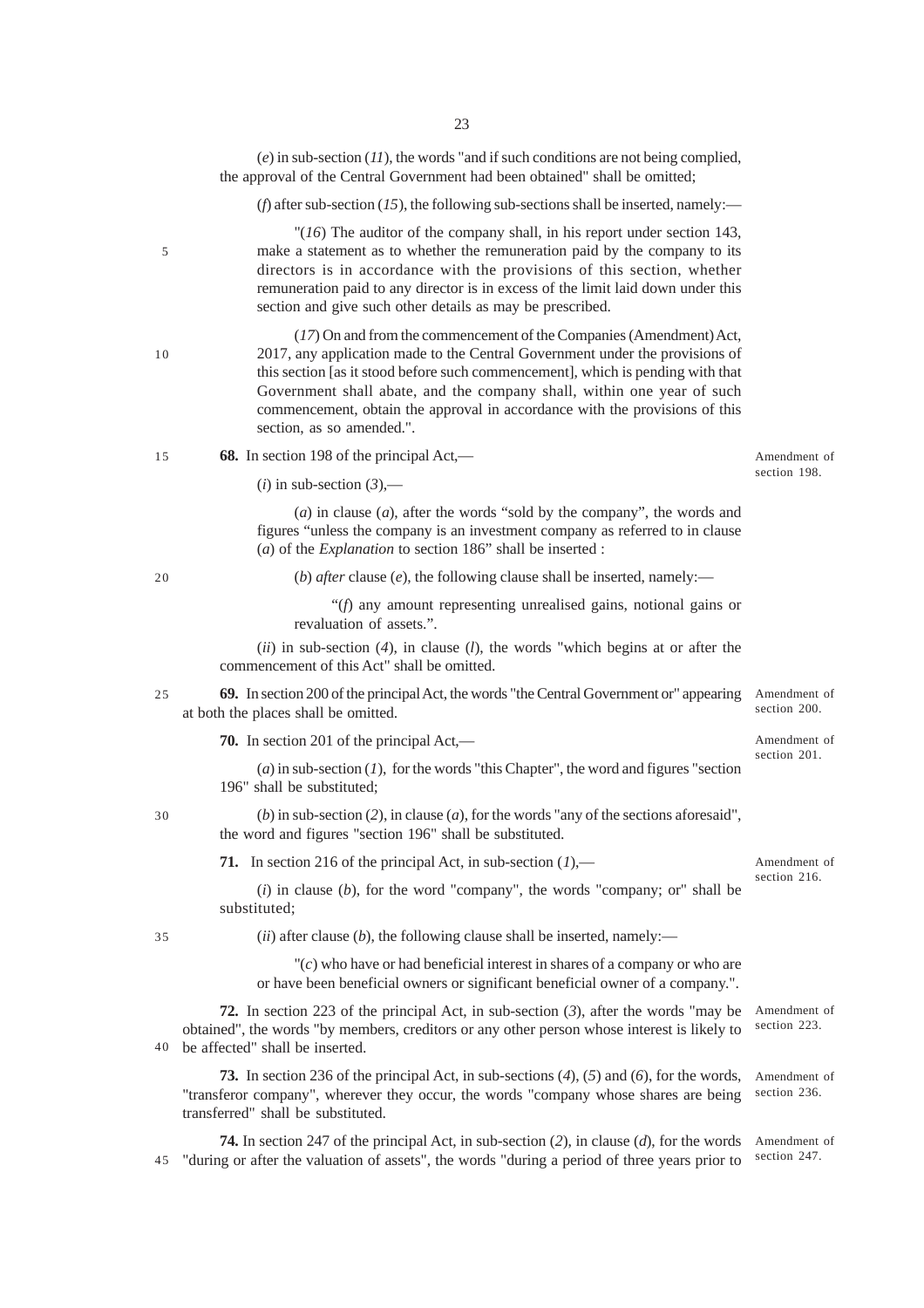his appointment as valuer or three years after the valuation of assets was conducted by him" shall be substituted. **75.** In section 366 of the principal Act, in sub-section (*2*),— (*i*) for the words "seven or more members", the words "two or more members" shall be substituted; (*ii*) in the proviso, after clause (*vi*), the following clause shall be inserted, namely:— "(*vii*) a company with less than seven members shall register as a private company.". **76.** In section 374 of the principal Act, *after* clause (*d*), the following proviso shall be 10 inserted, namely:— "Provided that upon registration as a company under this Part a limited liability partnership incorporated under the Limited Liability Partnership Act, 2008 shall be deemed to have been dissolved under that Act without any further act or deed.". **77.** Section 379 of the principal Act shall be renumbered as sub-section (*2*) thereof 15 and before sub-section (*2*) as so renumbered, the following sub-section shall be inserted, namely:— "(*1*) Sections 380 to 386 (both inclusive)and sections 392 and 393 shall apply to all foreign companies: Provided that the Central Government may, by Order published in the Official 20 Gazette, exempt any class of foreign companies, specified in the Order, from any of the provisions of sections 380 to 386 and sections 392 and 393 and a copy of every such order shall, as soon as may be after it is made, be laid before both Houses of Parliament.". **78.** In section 384 of the principal Act, in sub-section (*2*), after the word and figures "section 92", the words and figures "and section 135" shall be inserted. **79.** In section 391 of the principal Act, *for* sub-section (*2*), the following sub-section shall be substituted, namely:— "(*2*) Subject to the provisions of section 376, the provisions of Chapter XX shall apply *mutatis mutandis* for closure of the place of business of a foreign company in India as if it were a company incorporated in India in case such foreign company has 30 raised monies through offer or issue of securities under this Chapter which have not been repaid or redeemed.". **80.** In section 403 of the principal Act,— (*i*) in sub-section (*1*), for the first and second provisos, the following provisos shall be substituted, namely:— "Provided that where any document, fact or information required to be submitted, filed, registered or recorded, as the case may be, under section 92 or 137 is not submited, filed, registered or recorded, as the case may be, within the period provided in those sections, without prejudice to any other legal action or liability under this Act, it may be submitted, filed, registered or recorded, as the case may be, after expiry of the period so provided in those sections, on payment of such additional fee as may be prescribed, which shall not be less than one hundred rupees per day and different amounts may be prescribed for different classes of companies : Provided further that where the document, fact or information,as the case 45may be, in cases other than referred to in the first proviso, is not submitted, filed, Amendment of section 366. Amendment of section 374. Amendment of section 379. Amendment of section 384. Amendment of section 391. Amendment of section 403. 5 25 35 40

registered or recorded, as the case may be, within the period provided in the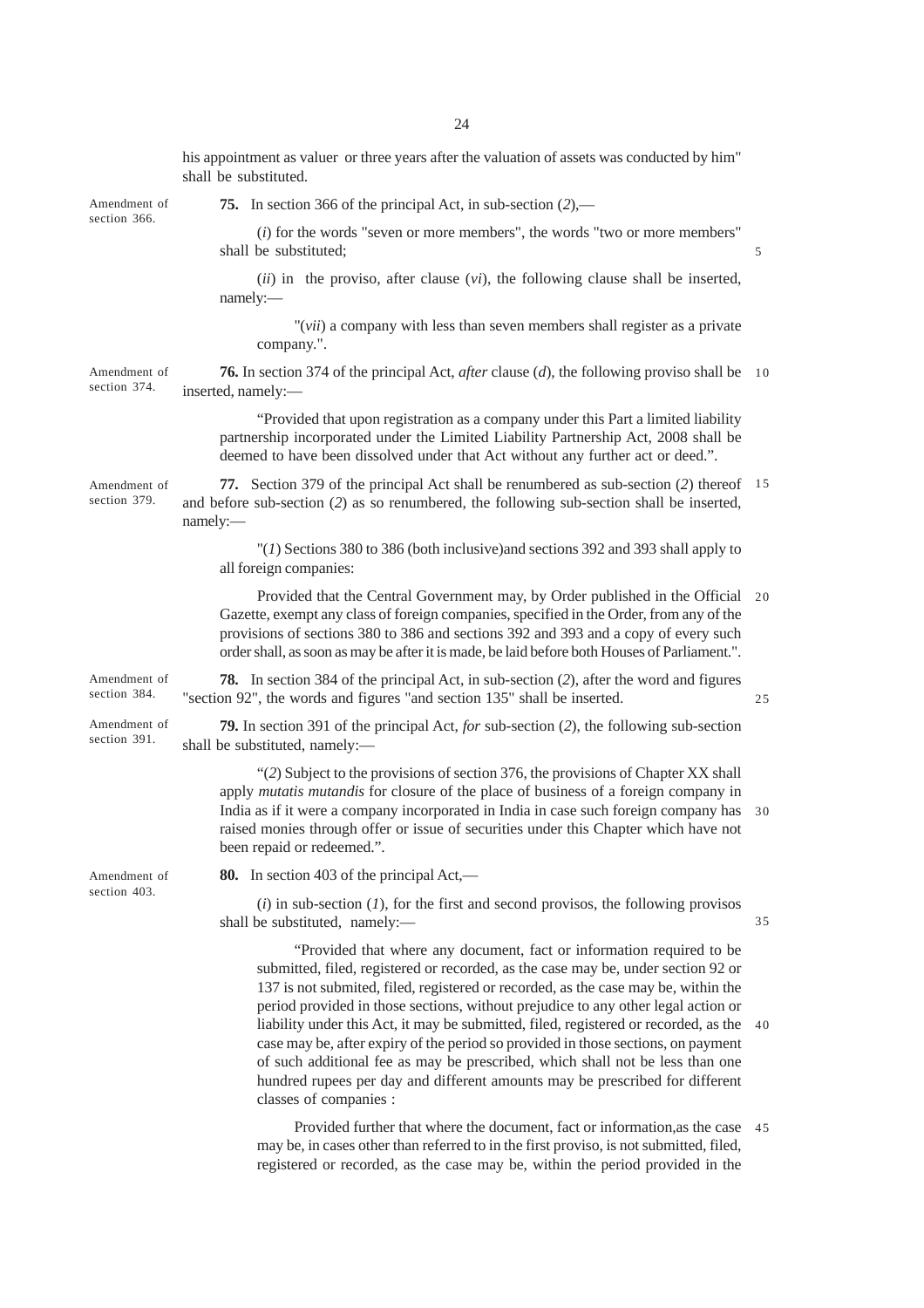10

15

25

"(*2*) Where a company fails or commits any default to submit, file, register or record any document, fact or information under sub-section (*1*) before the expiry of the period specified in the relevant section, the company and the officers of the company who are in default, shall, without prejudice to the liability for the payment of fee and additional fee, be liable for the penalty or punishment provided under this Act for such failure or default.".

(*ii*) for sub-section (*2*), the following sub-section shall be substituted, namely:—

**81.** For section 406 of the principal Act, the following section shall be substituted, Substitution of namely:— 20

'406. (*1*) In this section, "*Nidhi*" or "Mutual Benefit Society" means a company which the Central Government may, by notification in the Official Gazette, declare to be a *Nidhi* or Mutual Benefit Society, as the case may be.

(*2*) The Central Government may, by notification in the Official Gazette, direct that any of the provisions of this Act specified in the notification—

(*a*) shall not apply to any *Nidhi* or Mutual Benefit Society; or

(*b*) shall apply to any *Nidhi* or Mutual Benefit Society with such exceptions, modifications and adaptations as may be specified in the notification.

(*3*) A copy of every notification proposed to be issued under sub-section (*2*), shall be laid in draft before each House of Parliament, while it is in session, for a total period of thirty days, and if, both Houses agree in disapproving the issue of notification or both Houses agree in making any modification in the notification, the notification shall not be issued or, as the case may be, shall be issued only in such modified form as may be agreed upon by both the Houses.

(*4*) In reckoning any such period of thirty days as is referred to in sub-section (*3*), no account shall be taken of any period during which the House referred to in subsection (3) is prorogued or adjourned for more than four consecutive days.

(*5*) The copies of every notification issued under this section shall, as soon as may be after it has been issued, be laid before each House of Parliament.'.

**82.** In section 409 of the principal Act, in sub-section (*3*),— 40

> (*i*) in clause (*a*), for the words "out of which at least three years shall be in the pay scale of Joint Secretary to the Government of India or equivalent or above in that service", the words "and has been holding the rank of Secretary or Additional Secretary to the Government of India" shall be substituted;

(*ii*) for clause (*e*) the following clause shall be substituted namely:—

"(*e*) is a person of proven ability, integrity and standing having special knowledge and professional experience of not less than fifteen years in industrial finance, industrial management, industrial reconstruction, investment and accountancy.".

section 406.

Provision relating to *Nidhis* and its application, etc.

Amendment of section 409.

prescribed for different classes of companies:

applicable.";

relevant section,it may, without prejudice to any other legal action or liability under this Act, be submitted, filed, registered or recorded as the case may be, on payment of such additional fee as may be prescribed and different fees may be

Provided also that where there is default on two or more occasions in submitting, filing, registering or recording of the document, fact or information,it may, without prejudice to any other legal action or liability under this Act, be submitted, filed, registered or recorded, as the case may be, on payment of a higher additional fee, as may be prescribed and which shall not be lesser than twice the additional fee provided under the first or the second proviso as

35

45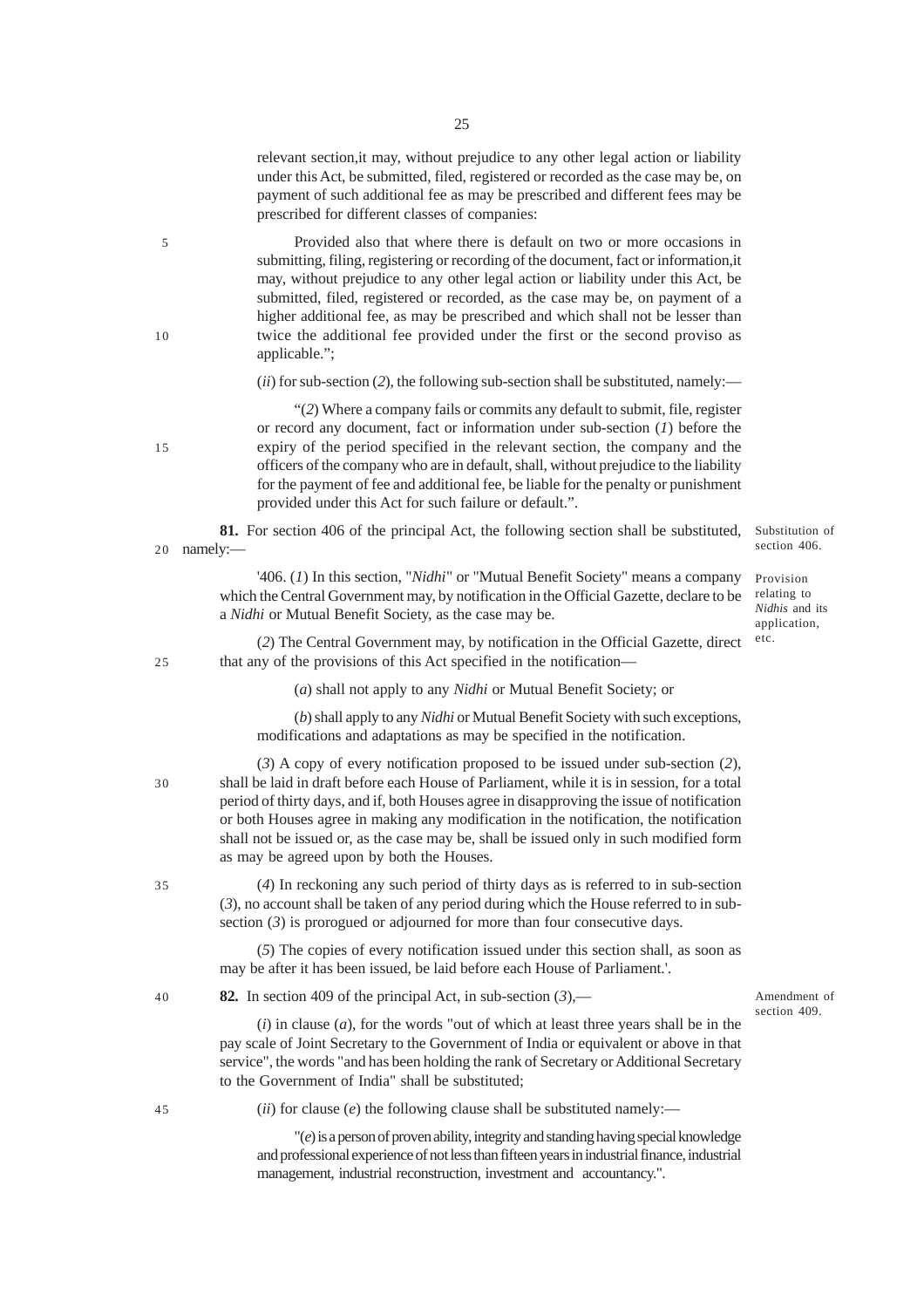| Amendment of<br>section 410.           | 83. In section 410 of the principal Act, for the words, "orders of the Tribunal", the<br>words "orders of the Tribunal or of the National Financial Reporting Authority" shall be<br>substituted.                                                                                                                 |    |
|----------------------------------------|-------------------------------------------------------------------------------------------------------------------------------------------------------------------------------------------------------------------------------------------------------------------------------------------------------------------|----|
| Amendment of<br>section 411.           | 84. In section 411 of the principal Act, for sub-section $(3)$ , the following sub-section<br>shall be substituted, namely:-                                                                                                                                                                                      | 5  |
|                                        | $\mathcal{C}(\mathcal{J})$ A technical member shall be a person of proven ability, integrity and standing<br>having special knowledge and professional experience of not less than twenty-five<br>years in industrial finance, industrial management, industrial reconstruction, investment<br>and accountancy.". |    |
| Amendment of<br>section 412.           | 85. In section 412 of the principal Act, for sub-section (2), the following sub-sections 10<br>shall be substituted, namely:-                                                                                                                                                                                     |    |
|                                        | "(2) The Members of the Tribunal and the Technical Members of the Appellate<br>Tribunal shall be appointed on the recommendation of a Selection Committee consisting<br>$of$ —                                                                                                                                    |    |
|                                        | (a) Chief Justice of India or his nominee - Chairperson;                                                                                                                                                                                                                                                          | 15 |
|                                        | (b) a senior Judge of the Supreme Court or Chief Justice of High Court -<br>Member;                                                                                                                                                                                                                               |    |
|                                        | (c) Secretary in the Ministry of Corporate Affairs - Member; and                                                                                                                                                                                                                                                  |    |
|                                        | (d) Secretary in the Ministry of Law and Justice - Member.                                                                                                                                                                                                                                                        |    |
|                                        | (2A) Where in a meeting of the Selection Committee, there is equality of votes on 20<br>any matter, the Chairperson shall have a casting vote.".                                                                                                                                                                  |    |
| Amendment of<br>section 435.           | <b>86.</b> For section 435 of the principal Act, the following shall be substituted,<br>namely:-                                                                                                                                                                                                                  |    |
| Establishment<br>of Special<br>Courts. | "435.(1) The Central Government may, for the purpose of providing speedy trial<br>of offences under this Act, by notification, establish or designate as many Special 25<br>Courts as may be necessary.                                                                                                           |    |
|                                        | (2) A Special Court shall consist of-                                                                                                                                                                                                                                                                             |    |
|                                        | (a) a single judge holding office as Session Judge or Additional Session<br>Judge, in case of offences punishable under this Act with imprisonment of two<br>years or more; and                                                                                                                                   | 30 |
|                                        | $(b)$ a Metropolitan Magistrate or a Judicial Magistrate of the First Class, in<br>the case of other offences,                                                                                                                                                                                                    |    |
|                                        | who shall be appointed by the Central Government with the concurrence of the Chief<br>Justice of the High Court within whose jurisdiction the judge to be appointed is<br>working.".                                                                                                                              | 35 |
| Amendment of<br>section 438.           | 87. In section 438 of the principal Act, for the words "deemed to be a Court of Session",<br>the words "deemed to be a Court of Session or the court of Metropolitan Magistrate or a<br>Judicial Magistrate of the First Class, as the case may be," shall be substituted.                                        |    |
| Amendment of<br>section 439.           | 88. In section 439 of the principal Act, in sub-section (2), after the words "a<br>shareholder", the words "or a member" shall be inserted.                                                                                                                                                                       | 40 |
| Amendment of<br>section 440.           | 89. In section 440 of the principal Act, for the words "Court of Session", at both the<br>places, the words "Court of Session or the court of Metropolitan Magistrate or a Judicial<br>Magistrate of the First Class, as the case may be" shall be substituted.                                                   |    |
| Amendment of<br>section 441.           | <b>90.</b> In section 441 of the principal Act, in sub-section $(1)$ , for the words "with fine<br>only", the words "not being an offence punishable with imprisonment only, or punishable 45<br>with imprisonment and also with fine" shall be substituted.                                                      |    |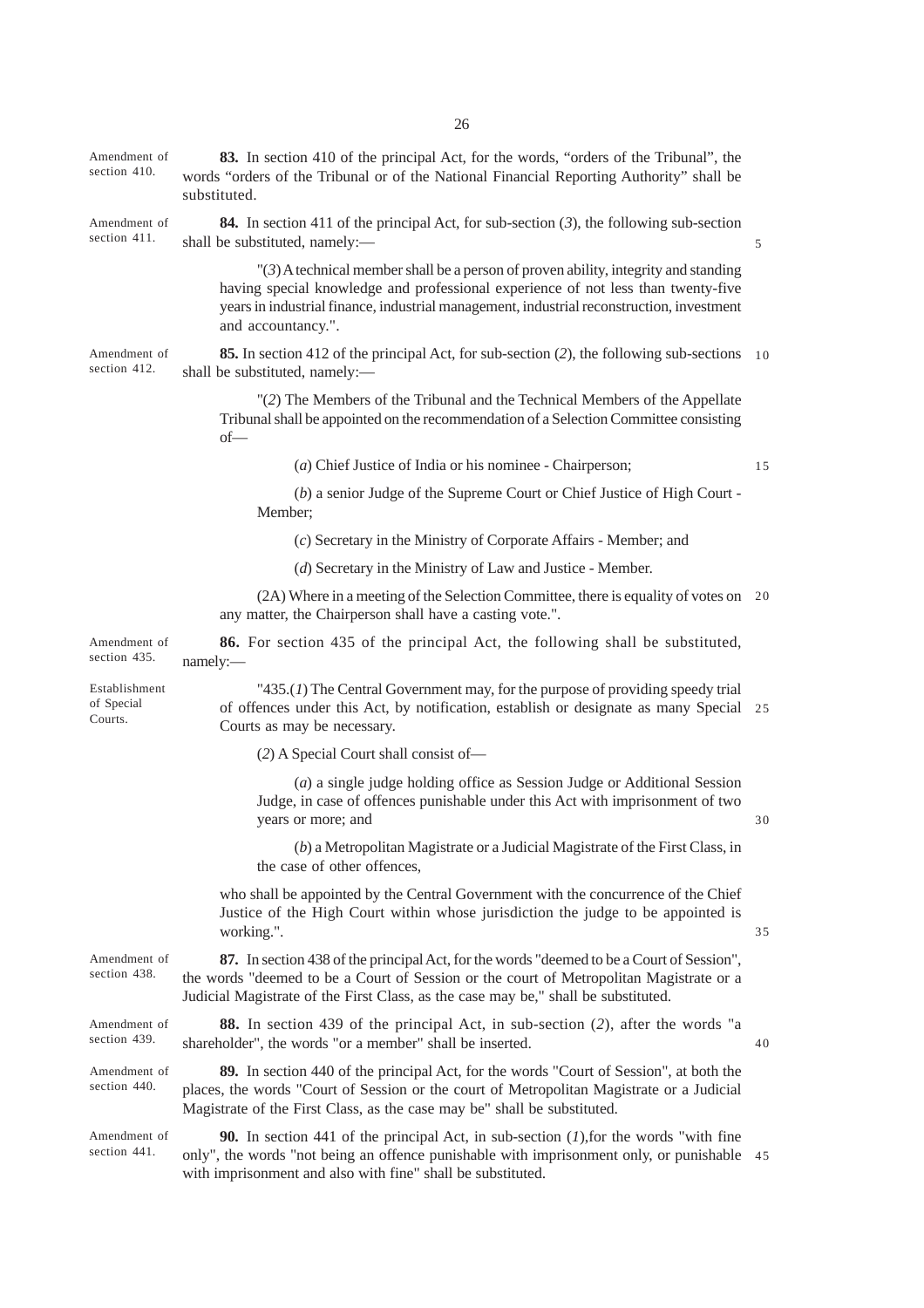**91.** After section 446 of the principal Act, the following sections shall be inserted, namely:— Insertion of new section 446A.

"446A. The court or the Special Court, while deciding the amount of fine or Factors for imprisonment under this Act, shall have due regard to the following factors, namely:—

(*a*) size of the company;

(*b*) nature of business carried on by the company;

(*c*) injury to public interest;

(*d*) nature of the default; and

(*e*) repetition of the default.

446B. Notwithstanding anything contained in this Act, if a One Person Company or a small company fails to comply with the provisions of sub-section (*5*) of section 92, clause (*c*) of sub-section (*2*) of section 117, sub-section (*3*) of section 137, such company and officer in default of such company shall be punishable with fine or imprisonment or fine and imprisonment, as the case may be, which shall not be more than one-half of the fine or imprisonment or fine and imprisonment, as the case may be, of the minimum or maximum fine or imprisonment or fine and imprisonment, as the case may be, specified in such sections.". companies. 10 15

**92.** In section 447 of the principal Act,—

(*i*) after the words"guilty of fraud", the words "involving an amount of at least ten lakh rupees or one percent. of the turnover of the company, whichever is lower" shall be inserted;

(*ii*) after the proviso, the following proviso shall be inserted, namely:—

"Provided further that where the fraud involves an amount less than ten lakh rupees or one per cent. of the turnover of the company, whichever is lower, and does not involve public interest, any person guilty of such fraud shall be punishable with imprisonment for a term which may extend to five years or with fine which may extend to twenty lakh rupees or with both.".

**93.** In section 458 of the principal Act, in sub-section (*1*), the proviso shall be omitted. Amendment of section 458.

determining level of punishment.

Lesser penalties for One Person Companies or small

Amendment of section 447.

20

5